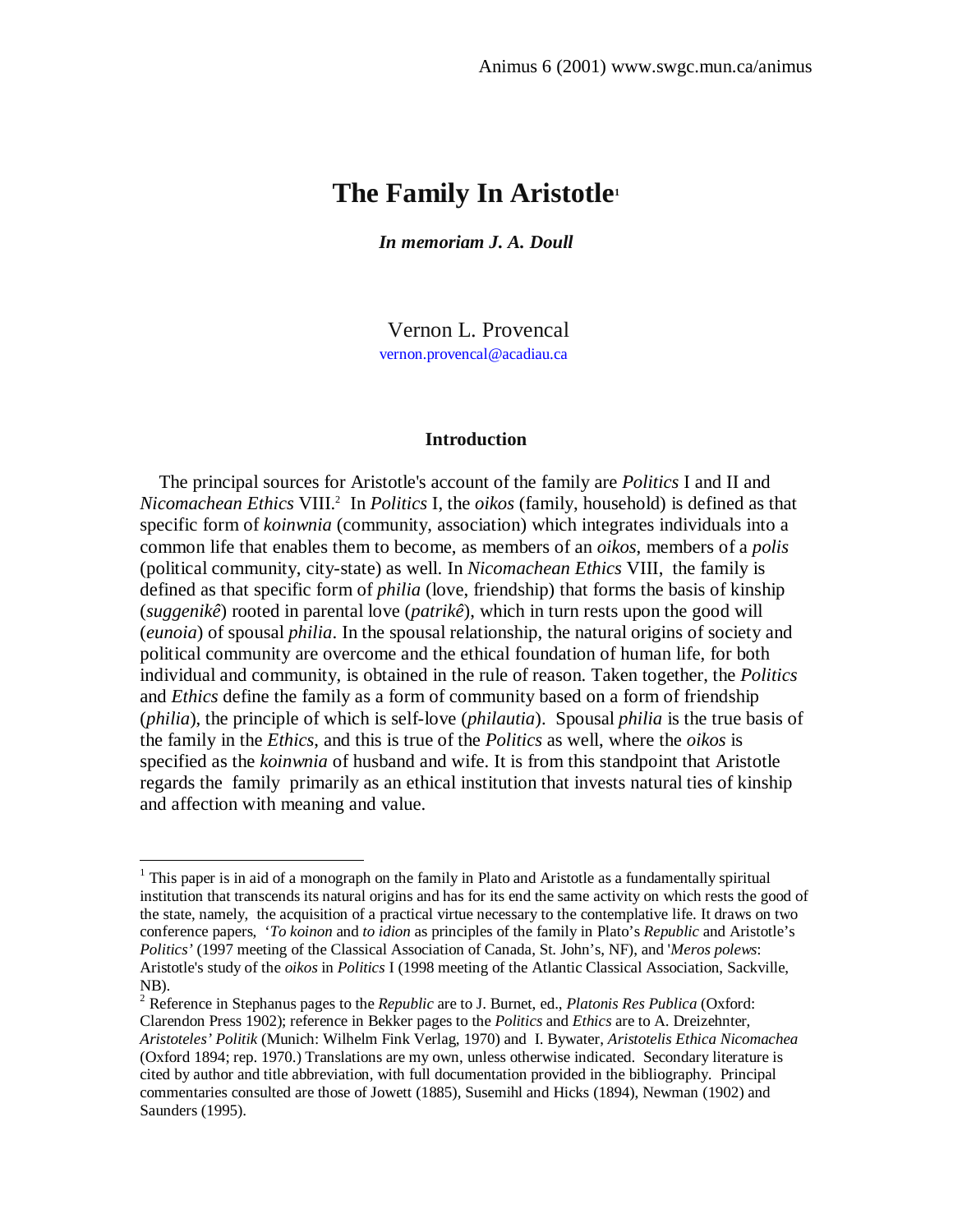Aristotelian scholars have generally paid insufficient attention to the logic that identifies the nature of the spousal relationship as constituting the rational basis of the Aristotelian *oikos* and, thereby, of the *polis* as well. In particular, they have failed to differentiate sufficiently between the physical relationship of male and female on the one hand, and the social relationship of husband and wife on the other, tending rather to conflate the two.<sup>3</sup> Consequently, they have underestimated the equalisation of the natural inequality of male and female in a spousal relationship based on a mutual rational virtue that transcends the natural association rooted in sexual instinct and forms the basis of the free and equal partnership of husband and wife.<sup>4</sup> The *oikos* appears in most accounts as natural both in origin and end, thereby justifying Aristotle's claim that the *polis* is natural, with the transition from an animal existence to a rational life taking place only in the *polis*. The main contention of this argument is that this transition from natural immediacy to human rationality (what has been called 'the transivity of naturalness principle') first takes place in the spousal relationship. For this reason, the family can be said to form the natural foundation of political life and yet also be treated as a 'political' relationship.

 That Aristotle views the family as essentially a rational institution, and that he obtained this view most directly from Plato, is demonstrated by his criticism of Plato's view of the

<sup>&</sup>lt;sup>3</sup> "The family is formed by nature out of the two smallest natural unions, of husband and wife, and of master and slave, solely for the support and propagation of life." Susemihl and Hicks *PA* 98. "From his observation of this process of growth of the polis out of the erotic union of male and female, Aristotle concludes that the polis exists by nature" (Booth *PH* 209, for whom "the family is a purer image of the natural order than is politics," 212.) For Mulgan, Aristotle's *oikos* is defined by its dogmatic entrenchment in those natural differences that it fails to transcend. "Initially he derives the naturalness of the household from the supposed fact that the rule of husband over wife and of master over slave accord with innate natural characteristics in human beings. We can now see that he offers no convincing empirical evidence for the existence of these innate characteristics. Instead his belief in them seems to depend on the assumption that the household itself must be natural. Because the household meets what to Aristotle are essential human needs, its relationships must be founded on natural differences, even if these are not readily discoverable by empirical observation" *APT* 46-47. "The continuation of the human species requires two primitive forms of interpersonal relation, that between male and female for the purpose of reproduction and that between master and slave for survival. Hence the most primitive social unit is that constituted by individuals bearing those relations to one another, viz., the household (oikia)...Households and villages are thus natural forms of association in that they develop in response to certain human needs." Taylor *P* 236. As with Saunders, the transition from the physical to the rational aspect of human 'nature' (i.e. the operation of the 'transivity of naturalness principle" Miller *NJR* 42, Saunders *AP* 68) is generally thought to take place in the transition from *oikos* to *polis*: "Man is an 'animal' naturally fitted to live in a *polis* (1253a2-3); he has a 'natural' impulse (1253a29-30) towards that kind of association. This impulse generates partly instinctive and partly calculated choices and actions over a long period of history; it thus constitutes an inner source of change and development from primitive beginnings (the 'pairings', household, village) into ... the *polis*. This is the complete and developed form of association, in that it is 'selfsufficient'...; it caters for all man's needs (not merely physical ones), and so enables him to fulfil his nature as a man" *AP* 62. See also Miller *NJR* 40-45 for further discussion of the teleological assumptions implied in the 'transivity principle of naturalness'.

<sup>&</sup>lt;sup>4</sup> If the household is natural, so too must be the inferior status of women" Mulgan *APT* 45. "In some respects , Aristotle's treatment of the position of women is more culpable than his more commonly castigated justification of slavery." *APT* 46. "The first stage in this process of growth [of the *polis*] is the union of male and female, and this coupled with the joining of master and slave, form the household, an association for the 'satisfaction of daily recurrent wants'. Slave and wife, then, are subject to the rule of the master of the house...The difference between the woman and the slave is emphasized here, though the reason for this is left obscure." Booth *PH* 209.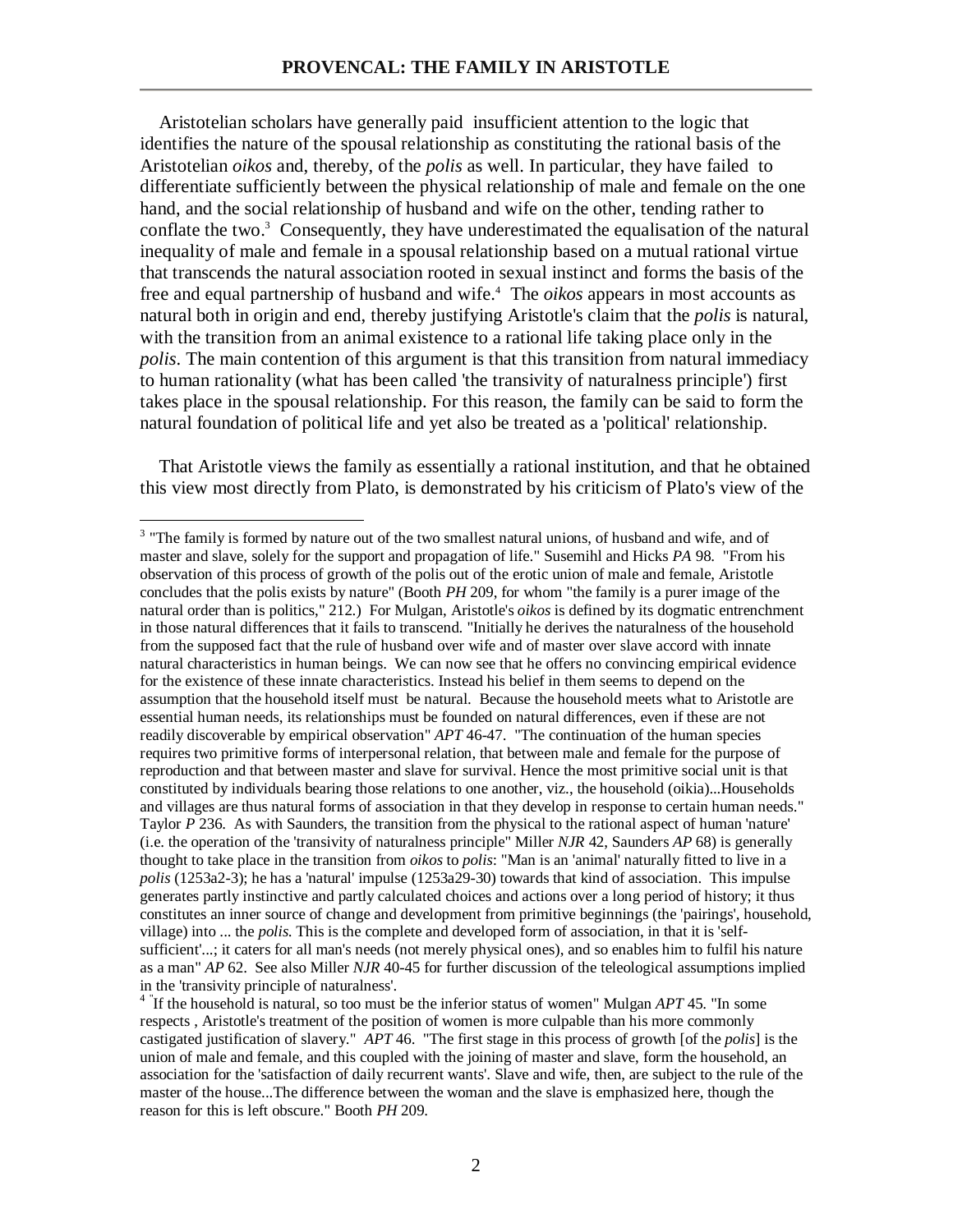family (chiefly as it appears in the *Republic*) in *Politics* II. Plato's *Republic* discloses how the unity of the state depends on the unity of the family by undoing the popular assumption that family and state are independently grounded in opposed principles, the state in what is common according to reason, *to koinon*, the family in what is private according to nature, *to idion*.<sup>5</sup> To koinon is there presented as the sole principle of all forms of *koinwnia*: state, family, individual and soul; *to idion* appears as the principle of division, strife and self-destruction in states, souls, individuals and families. Aristotle chiefly criticizes Plato's logic by which the unity of the state is made dependent on the unity of the family; yet, his criticism is more a reappraisal of Plato's position than a mere rejection of it. That Aristotle would preserve the private household in its independence as the fundamental unit of political *koinwnia* (*Politics* I, 1253b1) is not simply a rejection of Plato's overreaching idealism in favor of an empirical return to the historical independence of the *oikos* from the *polis*. The Aristotelian *oikos* does not exist apart in a natural independence from the *polis*, and its preservation in *Politics* I is precisely as part of the larger unfolding of the rational life of the *polis*. It is only in Aristotle's view of the common good of the *polis* (*to koinon)* as a synthesis of private interests (*ta idia)* that the *oikos* is preserved in its integrity as essential to the *polis*. That is a logic more easily derived from the Platonic reduction of family and state to *to koinon* as a single unifying principle than from their historical independence, popularly regarded as based on the contrariety of *to idion* and *to koinon*.

 Aristotle's teaching on the family has found much less favour in studies of women in classical antiquity than Plato's teaching, which appears 'enlightened' by comparison.<sup>6</sup> The relationships that constitute Aristotle's household, and form the basis of what he considers a moral and just society, may appear to us unquestionably immoral and unjust, based as they are on slavery, patriarchy and chauvinism. If we disagree with Aristotle, it is likely because we do not regard our humanity as ultimately subject to the natural limitations of sex, age, and function. The limit of Aristotle's humanism is that it is not

<sup>&</sup>lt;sup>5</sup> Doull sees it inversely: "that the state depends primarily on the good Plato brings into view by a dialectic which undoes the hypotheses that it rests on the family or on the wealth and independence of a militarypolitical class," *HCHV* 9, n.9. What makes Doull's remark of interest is that it is not based on the errant view that the family is opposed to the state as a natural institution grounded in biological ties. He criticizes Plato for having a limited grasp of the Hellenic family as a religious institution: 'Plato had perceived rightly that the Hellenic family, which had its independent relation to the gods and could expect an unqualified attachment from its members, was the final impediment and threat to the formation of a political community which should know and be obedient to the good and a just ordering of human interests to it….What Plato would evade as destructive of any stable peace in human affairs, namely that there should be two equal and opposed relations to the highest good, occurred in fact among the Greeks, being indeed the essential structure of Hellenic institutions' (*COCI* 127).

<sup>&</sup>lt;sup>6</sup> "Under the scrutiny of feminist theory Arisotle has emerged in the last decade as one of the founders and major exponents of the misognynist strain dominating much of the Western intellectual tradition" Saxonhouse, *FPU* 202. For examples of the common opinion favouring Plato the 'revolutionary protofeminist' as against Aristotle the 'traditional misogynist', see Fantham, Foley, Kampen, Pomeroy, and Shapiro, *WCW* 122; Blundell, *WAG* 181-87. See also Mulgan, "[Aristotle's] attitude toward the role and status of women reflects, as we would expect, the attitudes prevalent in his own society...Though he usually parades his differences from Plato, he gives very little attention to Plato's radical suggestion that women should be politically and socially equal ... made possible by ... his abolition of the household. Aristotle, by supporting the retention of the household onthe grounds of the value of personal family relationships and private property, is thereby committed to opposing the equality of women" *APT* 44-45.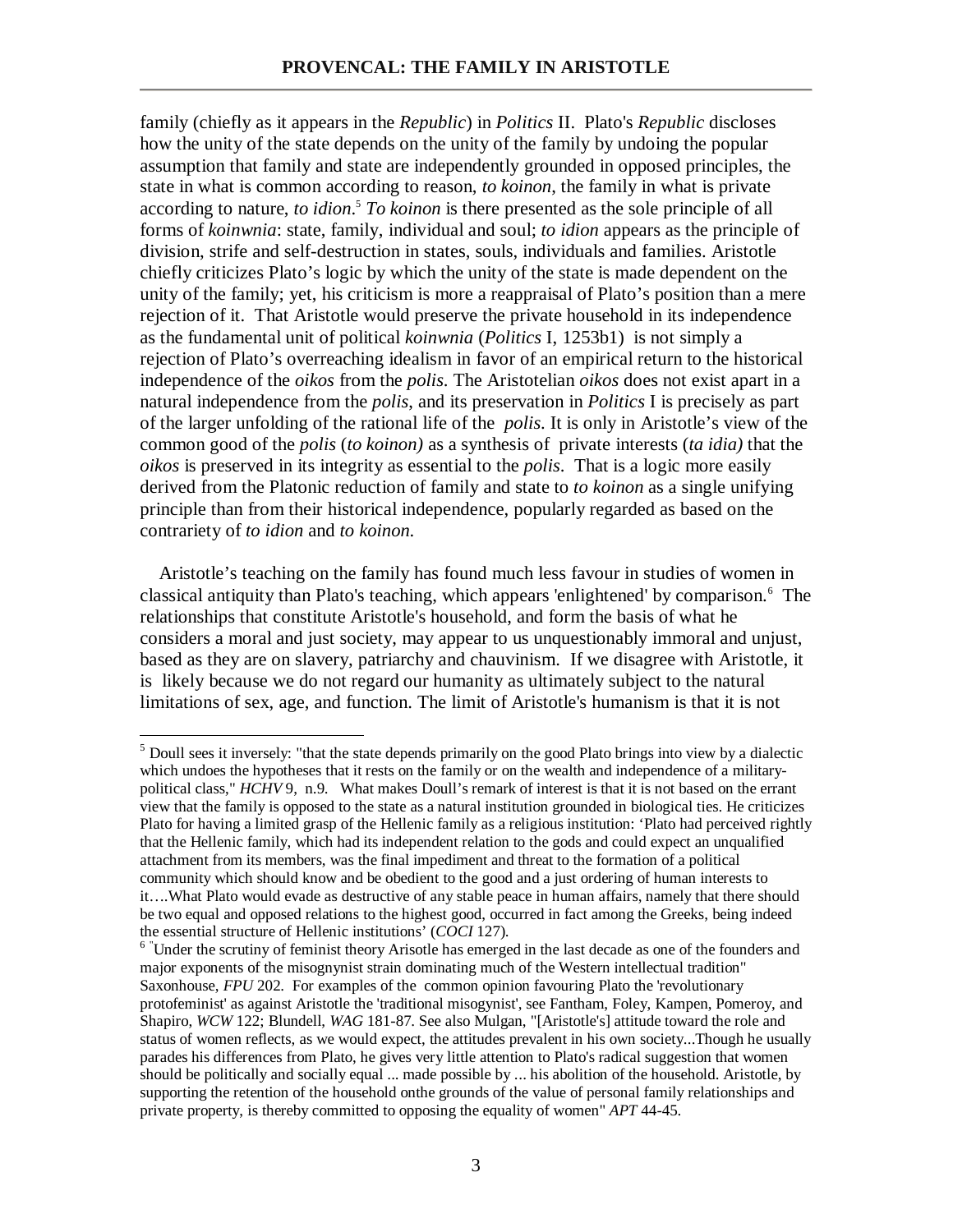unconditional. It is a reasoned account of human nature and social development based partly on theory, partly on observation. He inquires into whether all humanity possesses the same rational nature and virtue, and finds it an unjustifiable doctrine. Our differences in human potential are provided by nature; we are born neither free nor autonomous. Our freedom and happiness is conditional upon our joining together properly according to our specific function as parts that form a natural whole. The natural path by which we must fulfil our human potential is by way of the association of male and female, master and slave, parent and child. Unlike animals governed by mere instinct, however, we must ultimately realise our human nature by living together within institutions based on the exercise of the specifically human faculty of reason. Other societies, which do not follow nature's lead, never attain to that degree of rational freedom and virtue that is possible for the human.

 Of greatest interest is the pivotal role that Aristotle gives to the spousal relationship in his account of the development of family and state. In Aristotle's view, the social basis of political and ethical life is the free and relatively egalitarian relationship of husband and wife as partners in a common life founded on the cultivation and enjoyment of virtue. While this may fall short of a more radical assertion of the freedom and dignity of the human to be found in Christian and subsequent thinking, it remains the most important and enduring assertion in antiquity of the conditional freedom and dignity of women (and men) as forming the basis of a truly human society.

## **I.** *Meros Polews***: The Family In** *Politics* **I.**

 Aristotle's argument in *Politics* I presents the *oikos* as that species of *koinwnia* (common life, community, association, relationship) necessary to constitute a *polis*. 7 In chapter one, we learn that the *oikos* is a different species of *koinwnia* from that of the *polis*. Yet, they are both forms of *koinwnia*, and the *polis* is the most complete form of *koinwnia*, containing the different and less complete forms of *koinwnia*, including that of the *oikos*, within itself. Plato, says Aristotle, does not understand that political community is of a different kind than domestic community: that the *polis* is not just a large *oikos*. *Oikos* and *polis* are distinct forms of *koinwnia*; yet, not wholly distinct. To study the polis, we should examine the elements of which it is composed, the lesser forms of *koinwnia* out of which the most complete form of *koinwnia* evolves.

 $<sup>7</sup>$  A polis is a species of community, other species being the household, the village, and the nation. The</sup> various kinds are defined by the different forms of rule or subordination (*archê*) which govern the activities of their members. The rule of master over slave, of the patriarch over wife and children, and of monarch over subjects are different forms of rule from political rule, which we saw to be a) exercised over free and equal subjects (1255b20) and b) exercised with a view to promoting the common interest (1279a16-21). So a polis is by definition a community of individuals who participate in the government of the community.' Taylor *P* 243. Cf. Booth on Aristotle's definition of *polis* and *oikos* as species of the genus *koinwnia* in *Pol* I: *PHCAP* 216-7; also Salomon: 'l'Etat est une certaine espe\ce de communauté (*koinwnia tina* [citing *Pol* 1252a1]' (*CBAP* 177). Again, the Aristotelian reduction of family and state to a single genus of *koinwnia*, while it preserves the family, appears closer to their Platonic reduction to a single form of *koinwnia* than to their historical independence as separate and even fundamentally opposed.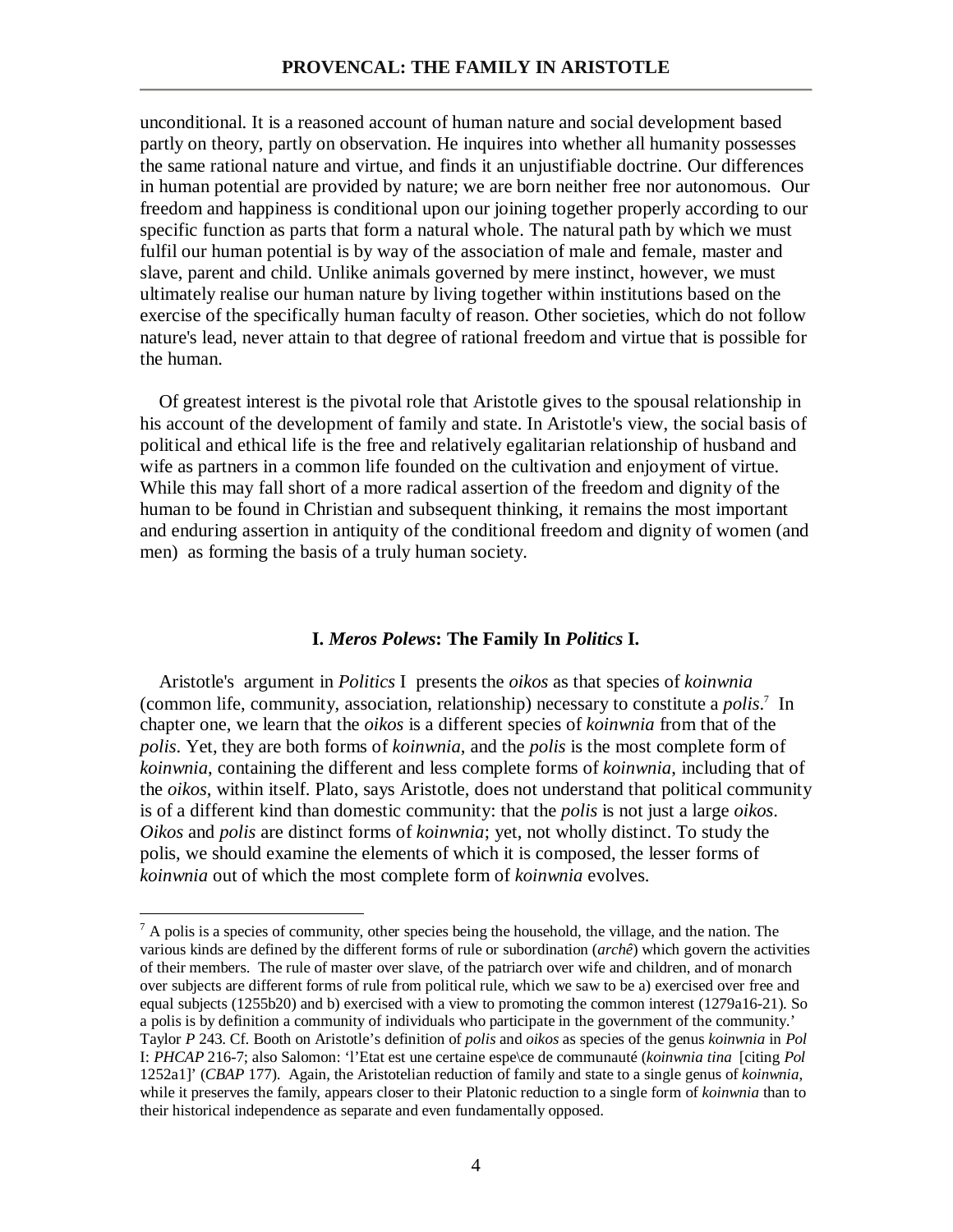Chapter two studies the origin of the *polis* in the *oikos*, and that of the *oikos* in two distinct relations that occur naturally among individuals: the *koinwnia* of male and female, and the *koinwnia* of master and slave. The *oikos* arises from these relations among individuals; the *polis* arises out of relations among *oikoi*. The *polis* is, therefore, "by nature prior to the *oikos* and to the individual", just as the body as a whole is prior to its individual members. Chapter three proposes that, since "every *polis* is composed out of *oikoi*" (*pasa gar sugkeitai polis ex oikiwn* 3.1253b2), it belongs to the study of the *polis* to make a study of the elements which make up the *oikos*: the relation of master and slave, husband and wife, and parent and child. This study is completed in the final chapters of book one, chapters twelve and thirteen.

 Chapters four through eleven examines the nature of *oikonomia* or household management. Under this heading, he refines his views on slavery in chapters four through eight , then, in chapters nine through eleven, considers the acquisition of wealth. At the end of book one, Aristotle sums up in a single phrase the principal assumption that underlies his study of the *oikos* in *Politics* I: "every *oikos* is part of a *polis*" (*oikia men pasa meros polews* 13.1260b13).

## *A. Defining the* **oikos.**

(i) Greek *oikos* and non-Greek household.

 We learn from chapters one and two that not every state is a *polis*, nor every household an *oikos*. Greek societies are true political societies because they are *polis*-societies composed of *oikoi*. Conversely, they are societies composed of *oikoi* because the *oikoi* belong to *poleis*. Non-Greeks (*barbaroi*) live in non-*polis* societies composed of households that are not true *oikoi*.

 It is natural for Aristotle to make his point by comparing the ways of Greeks and non-Greeks or *barbaroi* (2.1252a34-b9). About the *barbaroi*, he remarks in book seven that they are "intelligent and inventive, but wanting in spirit, and therefore always in a state of subjection and slavery" (Jowett *BWA Pol* VII.1327b20-30). Intellect is not wanting in the *barbaroi*; rather, it is their apparent failure to realize the good of intellect that Aristotle finds slavish. Hellene and barbarian were, of course, ethnic or cultural distinctions, based on language and custom.

 The principal difference between the Greek *polis* and non-Greek society is that one is slave, the other free. Non-Greek societies do not recognize the distinction between free and slave. Non-Greek wives are treated as slaves. This failure to distinguish properly between free and slave means that the non-Greek household is an association of male and female slaves. Non-Greek societies are slave states composed of slave-households. Greek societies are based on the distinction between free and slave. Greek wives are not regarded as slaves, and thus Greek *oikoi* are associations of free men and women. The Greek polis is a free society made up of *oikoi*. The *oikos* is a *koinwnia* of free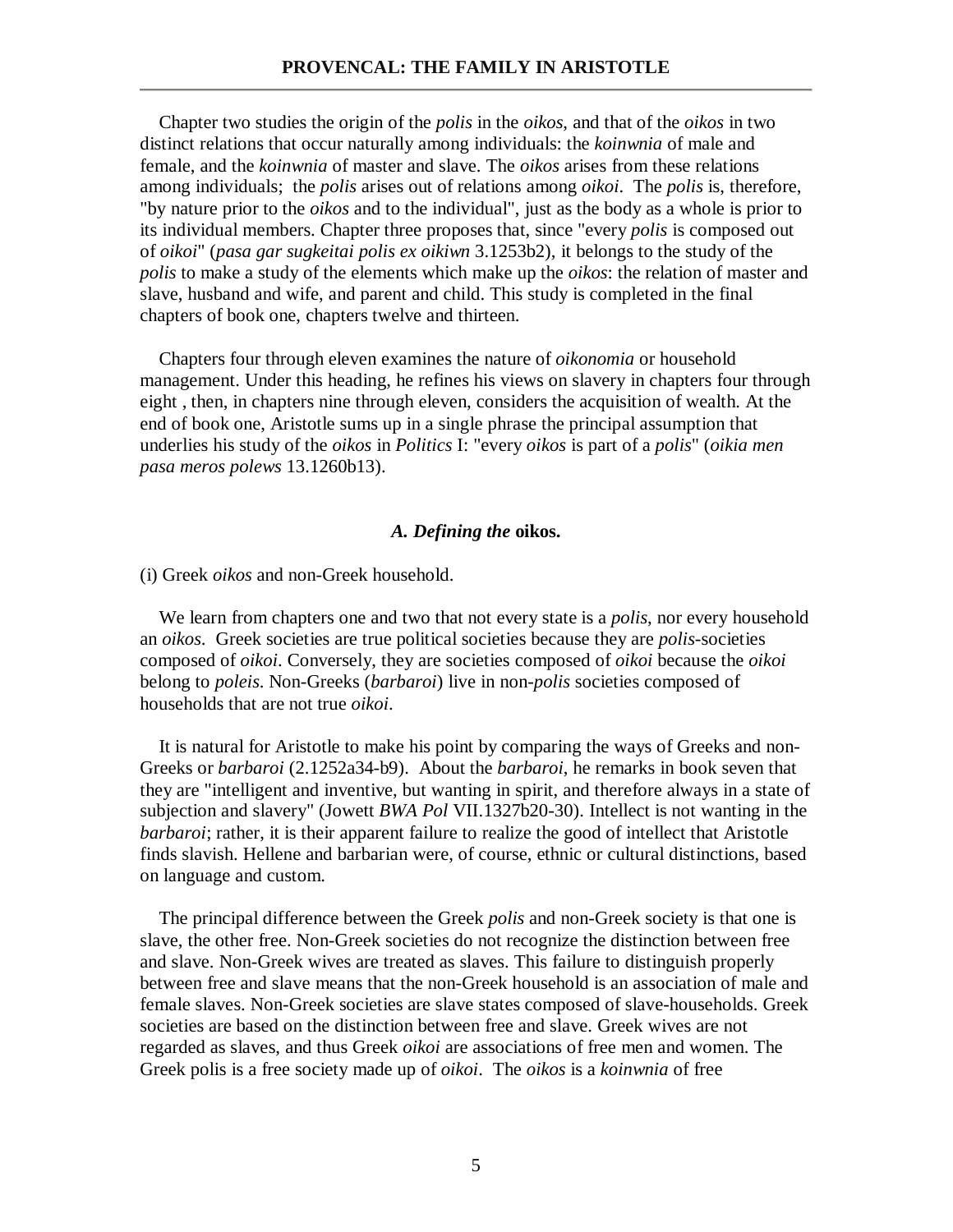## **PROVENCAL: THE FAMILY IN ARISTOTLE**

individuals. By virtue of which element, then, is the *oikos* free?

(ii) K*oinwnia* of male and female: *genêsis* (reproduction).

 The Greek *oikos* originates in two associations that occur naturally among individuals: the *koinwnia* of male and female, and the *koinwnia* of master and slave (2.1252a24-34).

 It is a matter of natural necessity, not of choice (*anagkê ... ouk ek proairesews*  1252a26-31), that one exists as male or female and desires union with the opposite sex to reproduce another like one's self. The *koinwnia* of male and female is common to all living things: plants, animals and human beings. It is common also to both Greek and non-Greek households. There is neither free nor slave in these unions: the distinction between the Greek *oikos* and the non-Greek slave household has not yet appeared.

 The *koinwnia* of male and female is not of itself an *oikos*. The species of *koinwnia* that is the *oikos* has its origin only partly in this natural desire of individuals to reproduce through one another that is common to all living things. Specific to the *oikos* as a species of *koinwnia* is the distinction of free and unfree, which is lacking in the relationship between individuals who unite to reproduce, whether plant, animal or human. The *oikos* is a *koinwnia* of free individuals. This distinction of free and unfree appears among human individuals not in their association as male and female, but in their association as master and slave.

#### (iii) *Koinwnia* of master slave: *swtêria* (survival).

 Like male and female, the *koinwnia* of master and slave is natural and necessary; not a matter of convention, or of choice: like male and female, the existence of one presupposes the co-existence of the other. But unlike male and female, master and slave is a distinctively human association. While the union of male and female is common to all living things, the association of master and slave is natural only to the human. An ox might be a poor man's slave, but this is to substitute an animal for a man. The natural slave must possess a rational nature, which distinguishes the human as a species of animal (2.1252b9-15).

 The association of master and slave is first likened to the association of soul and body. In the individual, the body is the natural slave of the soul (5.1254b15-22). In his final reflection on the relation of ruler and ruled (*archon, archomenon*) at the end of book one, Aristotle decides that master and slave is really more like that between the rational and irrational (co-rational?) elements within the human soul. In natural slavery, both parties must possess the capacity for reason, but differently. What Aristotle emphasises is that the slave qua slave must share in the rational principle, and possess the virtue of it, if the slave is to be able to carry out the command of reason.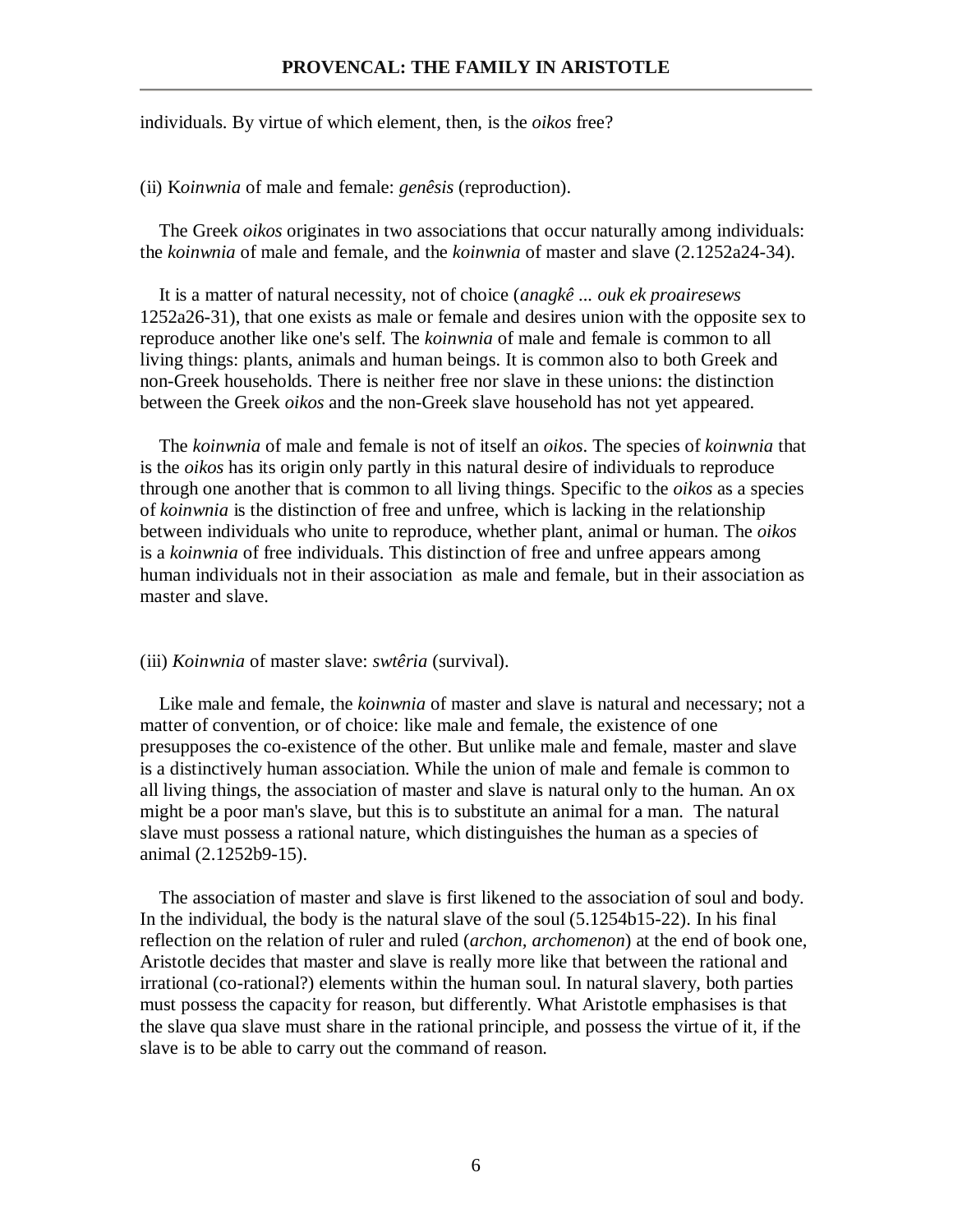Conventional slavery confuses the slave and the free; slavery is just only when it is an association of the naturally ruling and the naturally ruled, for the benefit of their mutual *soteria*. Whatever we think of it, Aristotle's position is clear: the institution of slavery is the natural and necessary basis of a free society. It is also just, in the sense that it rests on the natural capacities for a rational life on the part of both ruler and ruled, master and slave. As for our own confidence that human freedom is so immediately in our possession that we should consider slavery as the very evil by which we are deprived of it, Aristotle might well gaze upon us with all the wonder that Ferdinand draws from Miranda, who says of him, " I might call him a thing divine, for nothing natural I ever saw so noble." (*Tempest* I. ii. ll. 419-20)

(iv) *Koinwnia* of free male and female: *pasa hemera* (daily life).

Out of these two *koinwniai* (man and woman, master and slave), first is the *oikos*. …The *oikos* is the *koinwnia* naturally constituted with respect to daily life (1252b9-14).

 The *oikos* is compounded of these two associations: male and female (*thêlu, arren*), master and slave (*despotês, doulos*). Neither of these associations constitutes an *oikos*, nor is an *oikos* merely any composite of the two. It would not be an *oikos*, for instance, if a free man were to beget his children by female slaves. The confusion of the association of male and female with that of master and slave confounds the generation of the *oikos*. The *oikos* does not arise in non-Greek society, which confuses women and slaves. Such confusion gives rise, not to the *oikos*, but to the *koinwnia* of male and female slaves (*hê koinwnia doulês kai doulou* 1252b6).<sup>8</sup> The slave household is not an *oikos*. The *oikos* is that species of *koinoina* which properly combines these two different kinds of *koinwnia* among individuals in such a way as to constitute a single new form of *koinwnia*. The *oikos* is the *teleios ek doulwn kai eleutherwn* (1253b4), the completion that arises of the union of the slave and the free. It is principally the *koinwnia* of free men and women, who share the rational capacity for ruling themselves and their slaves, that constitutes the *oikos*.

 The *koinwnia* of male and female provides for *genesis*; that of master and slave for *soteria*. The *oikos* is the species of *koinwnia* that contains these lesser ends within the more comprehensive end of providing for *pasa hemera*, for the daily needs of its members. The members of the *oikos* share common names, such as *homosipuoi*, 'of the same cupboard,' and '*homokapoi*', 'of the same manger'. The basic needs of individuals are ephemeral, but the *oikos* is not. It is precisely the life of the *oikos* that frees individuals of an ephemeral existence and unites them in a common life that transcends

 8 "The naturally ruling element lacking among non-Greeks (*barbaroi*) is one rational enough to distinguish the natural roles of women and slave...; hence non-Greek authorities (heads of households? kings?) are effectively, by stunted development, themselves slaves" Saunders 65.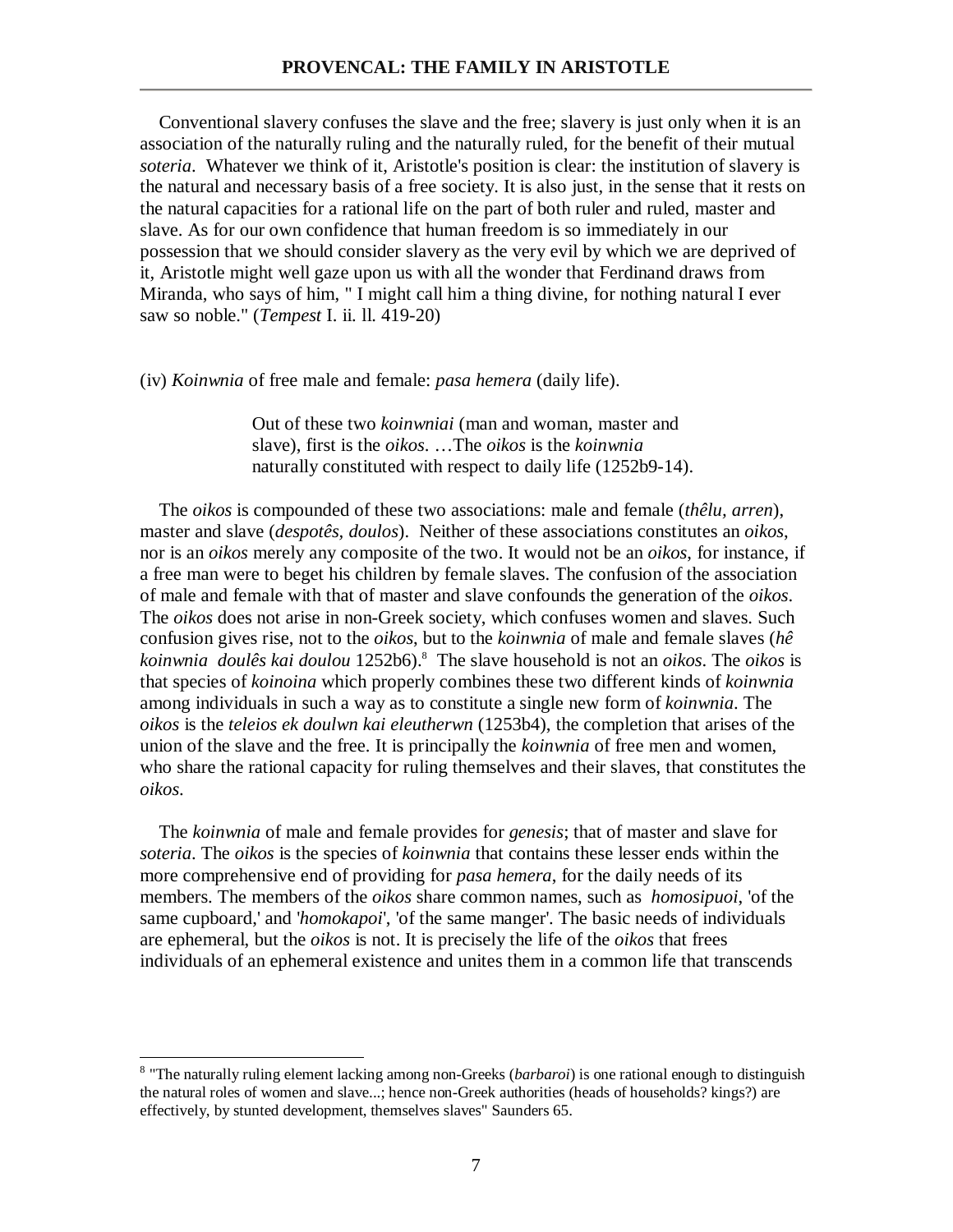## $it.^9$

(v) *Koinwnia* of *oikoi*: *oikos* as *meros polews.* 

*proteron de têi phusei polis ê oikia kai hekastos hêmôn estin. to gar holon proteron anankaion einai tou merous*

By nature the *polis* is prior to the *oikos* and to each of us as individuals. For the whole is necessarily prior to the part. (1253a19-20)

 Just as the *polis* is a *koinwnia* of *oikoi* in virtue of its difference from the *oikos* as a species of *koinwnia*, so is the *oikos* a *koinwnia* of individuals in virtue of its difference from the more elementary forms of *koinwnia* that exist among individuals. The *oikos*, as the *koinwnia* of free male and female is the first *koinwnia* to arise out of the *koinwnia* of male and female, master and slave. The *oikos* naturally gives rise to the village (*kwmê*), a colony of separate *oikoi* born of a single *oikos* (*apoikia oikias*). The *kwmê* is the first species of *koinwnia* to aim at something more than our daily life, for what appears in the *kwmê* is the first form of government, modeled on the patriarchal household. The *polis* arises out of a *koinwnia* of *kwmai*. The distinction between a patriarchal community and a *polis* is that the *polis* is a unity of *oikoi* that are not related by ties of blood and marriage. The *kwmê* dissolves into the *polis*, since the patriarch must be replaced by the statesman as the head of government. The basic unit of the *polis* therefore remains the *oikos*. The *polis* is a *koinwnia* of independent *oikoi*, whose various ties of kinship are politically irrelevant. Ultimately, then, the life of the *oikos* gives rise to the *polis*. The *polis* has its origin in the *oikos*, but the *oikos* has its end in the *polis*. The *oikos* has a specific end of its own, but it has also an end beyond itself. This is no more than to say that all citizens

**Solution**<br>
<sup>9</sup> Saunders translates the logic of Aristotle's argument into a historical development that provides a useful illustration of the development taken beyond physical want, and as pointing to the further development of the spousal relationship in *EN* . "[T]he household was formed 'from these two associations' (i.e. man/woman, master/slave). Now when 'from' (*ek*) is used in [chapters] 4 and 5 of the later emergence of the village and state, it is clear that the associations 'from' which they were formed existed antecedently. Aristotle may then have envisaged a genuinely historical pre-household period in which a man might have ... either or both of a woman (or several) 'for breeding', and a slave (or several) 'for preservation'; and that he operated these two associations more or less independently, perhaps only occassionally... When however he combines the associations he has a household (he is an *oikonomikon* animal, 'fit for a household: EE 1242a23), in which a much wider an more constant range of cooperative activities than breeding and preservation can be pursued; and that ...is the point of the 'needs of every day' ... In the household, these two associations and their two purposes are obviously not overtaken or replaced. As *EN* 1162a17-22 explains, human beings live together not just for procreation, which we share with animals ..., but for the purposes of life. Breeding and preservation are the basis for the household's enlarged range of activity, which enables them to be achieved in greater security and comfort; and security and comfort are steps on the way to happiness ... Life in an early household may nevertheless have been rather grim. *EE* 1242a19-b2 and *EN* 1160b22-1162a33 explore the varieties of justice and friendship that exist within households as Aristotle knew them much later, in the economic, social, and ethical context of the state--and that would make a considerable difference. At any rate, in the household of his day he saw 'the origins and founts of friendship, of a constitution (*politeia*: perhaps citizenship?), and of justice (*EE* 1252a40-b12 ...)" *AP* 65-66.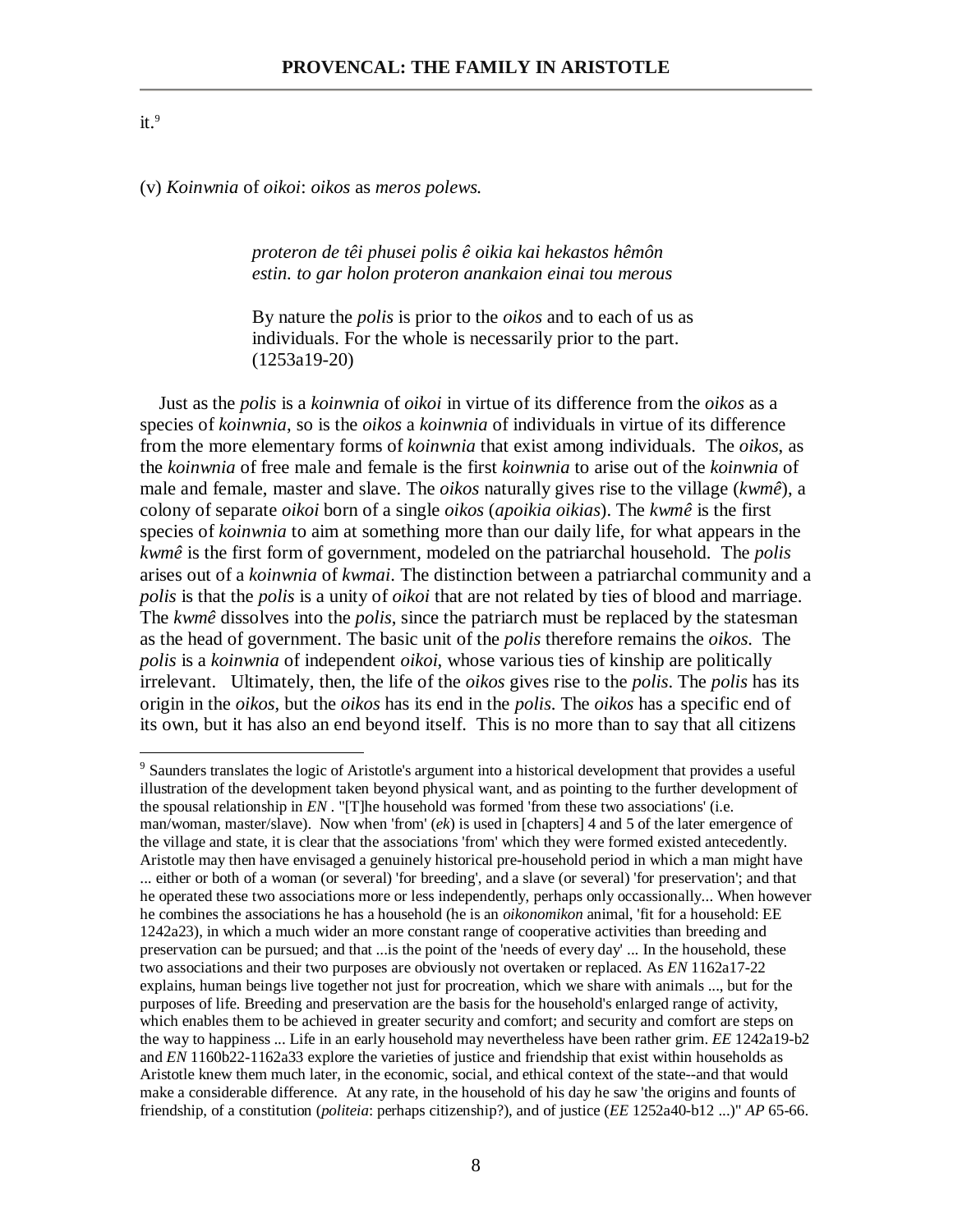of a *polis* must be members of separate *oikoi*, and that the head of every *oikos* must be a citizen of a *polis*.

## *B. Analysing the* **oikos***.*

(i) Species of rule within the *oikos.*

 Chapter three specifies the relationships that constitute the parts of an *oikos*: master and slave, husband and wife, parent and child. (Aristotle, of course, is explicitly patriarchal and chauvinist: he speaks of *despotikê*, *patrikê* and *gamikê*). At this point the *koinwnia* of the free male and female which constitutes the basis of the *oikos* is identified as the relationship of husband and wife (*posis*, *allochos*).

 In chapter twelve, Aristotle categorises these relationships as different species of rule (*archê*), each composed of two elements, the natural ruler (*archon*) and the naturally ruled (*archomenon*).

 The relationship of master to slave is despotic, since it is a matter of ownership. The master owns the slave; the slave is the property of the master. The relationship of parent to child is monarchic, since both parties are free, but one is morally subject to the other by right of natural affection (*philia*) and seniority. The relationship of husband to wife is essentially political, with the exception that it is natural for the husband always to hold office, never the wife. The main point, however, is that husband and wife are not only free, like their children, but also, unlike their children, equal. To put it yet another way: as male and female, the woman is subject to the man as his natural inferior; as husband and wife, they are equal.

 It is the free and equal relationship of husband and wife that constitutes the *oikos* as *meros polews*. Within itself, as a patriarchal household, the *oikos* is monarchic, just as the earliest form of government is patriarchal monarchy. But it is not the monarchic character of patriarchal rule that gives rise to a political community of free citizens. Rather, it is only when that is superseded and a political order is established on another basis than that of patriarchy, that the *polis* appears as a community of *oikoi* not unified by ties of kinship. The root of political *koinwnia* is the *koinwnia* of the free man and woman that constitutes the basis of the *oikos*. It is the free and relatively egalitarian relationship between husband and wife in the *oikos* that is the origin and basis of political society.<sup>10</sup>

(ii) Species of virtue within the *oikos.*

-

 $10$  "[The woman] is nearer to being the natural equal of her husband in rationality and deliberative power than she is to being as sharply different from him as would be implied by the kingly and aristocratic models... Her deliberative faculty requires consultation, argument, and persuasion...; to that extent, she has to be treated as one statesman treats another. Aristotle saw advantage in this continuity between domestic and political practice; for he regarded those virtues practised in the home as the 'origins and founts' of those practised in the state itself [citing *EN* 1160b22 ff.]" Saunders *AP* 96-97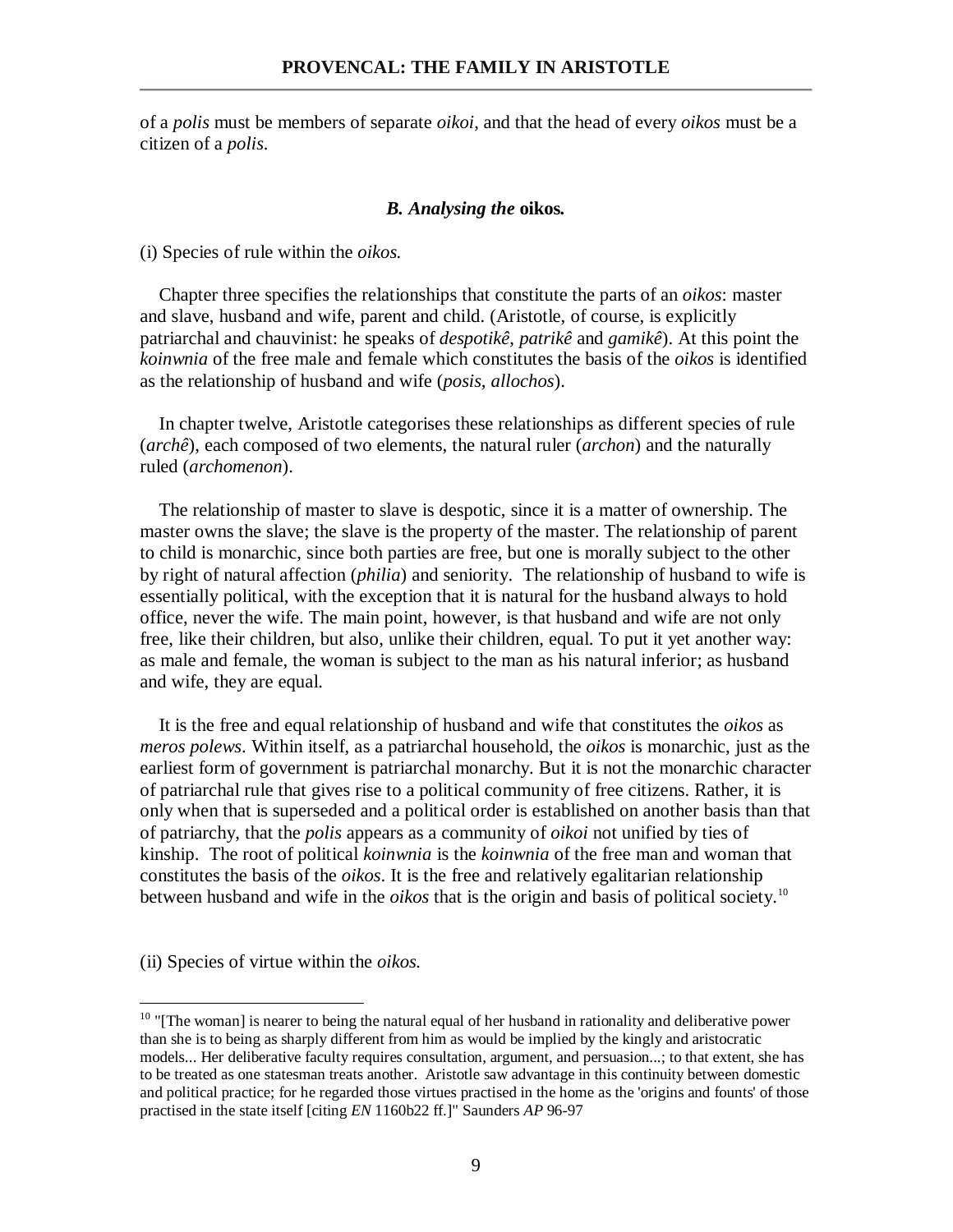Chapter thirteen presents the *oikos* as concerned principally with the cultivation of virtue. It is, like the *polis*, an ethical or spiritual institution.

Clearly, therefore, *oikonomia* is more concerned with persons than with the acquisition of material possessions, and more with their acquistion of virtue than with their materialistic acquisition of what we call wealth, and more with the free persons [of a household] than with its slaves (13.1259b18-21).

 The transition from economic to ethical life takes place in the intervening chapters of four to eleven, which, for the sake of expediency, we skipped over. The main point of that discussion is that, while the *oikos* is the species of *koinwnia* established with a view to daily life, the true end of economic life is not material gain. Private property is justified by Aristotle not for the sake of amassing wealth, but for the sake of acquiring virtue.<sup>11</sup> A study of the *oikos* as an ethical institution would take us to the account of the friendship of virtue between husband and wife in *N.E.* VIII 7-12. Here, the ethical life of the *oikos* is of concern only to the extent that it is the source of civic virtue required of citizens. It is precisely as the species of *koinwnia* in which individuals acquire virtue that the *oikos* overlaps with the *polis*. It is here, finally, in the ethical life of the family, that we understand in the deepest sense why every *polis* must be composed of *oikoi*, and that every *oikos* must be part of a *polis*.

For since every *oikos* is part of a *polis*, and these [relationships of husband and wife, parent and child] are parts of an *oikos*, and the virtue of the parts must look to the virtue of the whole, it is necessary that both wives and children be educated with the *politeia* in mind, if the excellence (*spoudaios*) of wives and that of children makes any difference with regard to the excellence of the *polis*. Necessarily, it does make a difference, since wives are half of the free citizens, and from children are generated the community of citizens (13.1260b13-20).

 The virtue of slaves, wives, husbands, and children accords with their rational nature that suits them to their specific role in the appropriate relationship of ruler and ruled. The *archon* in all these relationships is the patriarchal head of the household: he must possess the rational nature in full to perform his function as master, husband and father. His wife, their children and slaves, are all *archomena*. Slaves are rational but unable to deliberate; the rational nature of children is immature. The wife and mistress of the household has the rational nature of a female: she is able to deliberate, but lacks sovereignty (*akuron*1260a13). The virtues of husband and wife are complementary: the exercise of his active virtue requires that she exercise her passive virtue, and vice-versa. It is, like the other relationships that constitute the *oikos* of master and slave, parent and child,

 $11$  "Aristotle distinguishes between acquisition which is justified and should properly be a concern of the head of the household and acquisition which should be avoided." Mulgan *APT* 48. Miller emphasizes that Aristotle's dictum, "'private ownership, common use' implies that property owners ought to put their property to virtuous uses, thereby benefitting others" *NJR* 330. Aristotle's concept of private property is discussed below in conjunction with his criticism of Plato.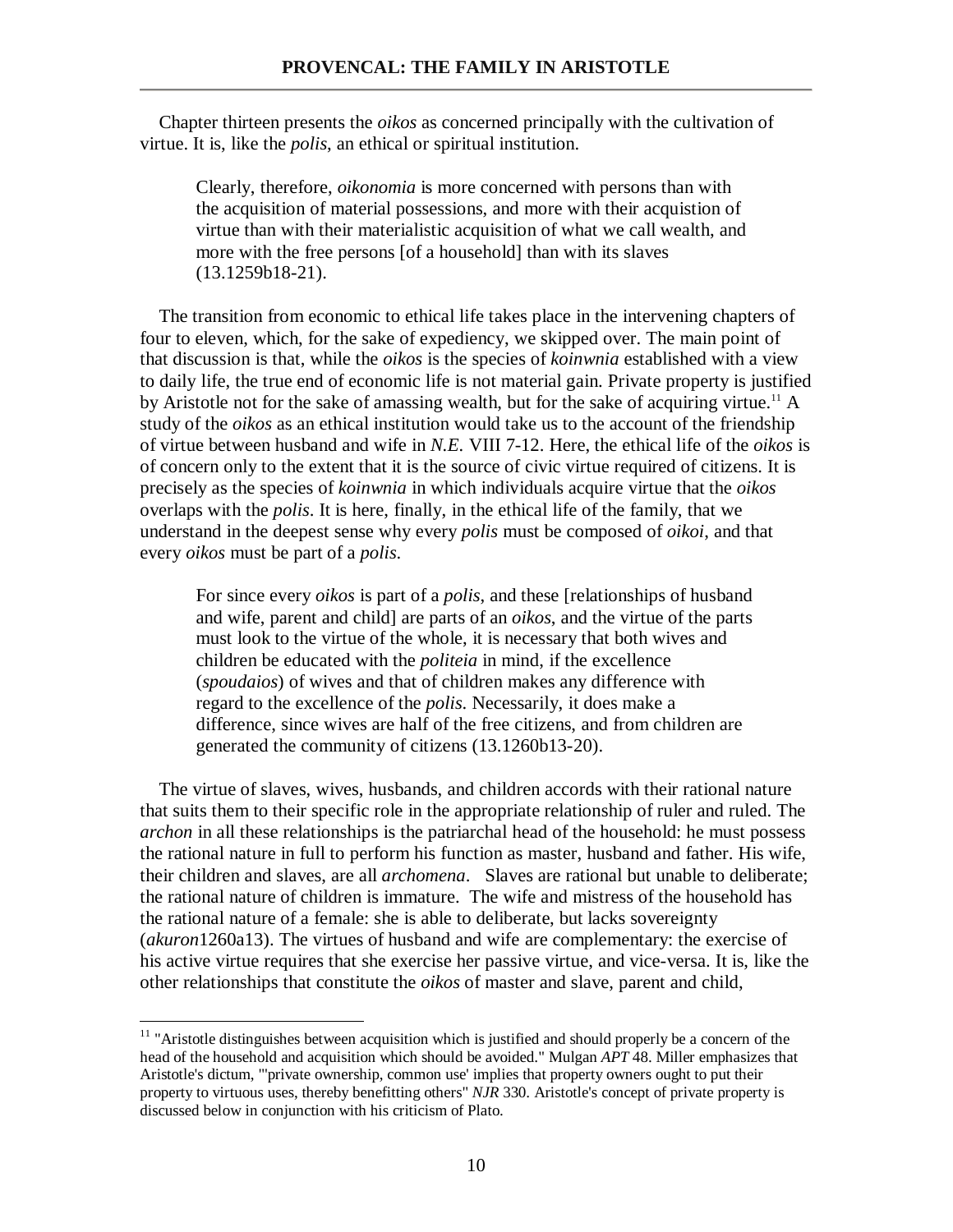mutually beneficial. Though still a relationship of unequals, their relationship has a greater degree of reciprocity than the others, since it assumes a woman's capacity for friendship with her husband. Without the possibility of virtuous friendship between husband and wife, the life of the *oikos* could not give rise to that of the *polis*. For without the friendship of his wife, the patriarch could not exercise his specific virtue as head of the household for self-government, which the *polis* assumes present in its active citizenry, the patriarchal heads of *oikoi*, who rule their households by virtue of their full capacity for deliberation.

 When we look to the nature of the *philia* that has risen out of the natural inequality of male and female natures and virtues, we see in it the true ground of their relationship as husband and wife, as one in which all share equally the common good of their unity. It is only when we look to this unified aspect of what is shared--and what is shared is happiness, the good of each that is realised in its completion through the other--that we can come to see the family for what it is really. The *oikos* then appears as an unity in which each belongs to all, and all belong to each. In this view, the family is the practical form in which the happiness of individual members is realised in common with others. That is what is most distinctive about Aristotle's view of the family: that it is the good, not of one, but equally of all. That this is the case comes more fully into view in the *Ethics* where the family is studied as a species of *philia*. 12

# **II. Spousal** *Philia***: The Family In** *Nicomachean Ethics* **VIII.<sup>13</sup>**

#### (i) *Philia* and *philanthrwpeia.*

<u>.</u>

 According to the *Ethics*, 'every *philia* exists in a *koinwnia*' (*en koinwnia men oun pasa philia estin* 12.1161b11). The species of *philia* which depend upon the *oikos* can easily be separated from non-familial relations as originating in a common parental *philia*.

One might distinguish [among the forms of *philia*] that of kindred and that of friends.… There appears to be many kinds of friendship of kindred, but they all depend on their derivation from parental friendship (*pasa ek* 

 $12$  "Characterizing the household as a place of inequality and affection, Aristotle seems to be contradicting his claim in the *Nicomachean Ethics* that persons who are separated by some wide gap in virtue cannot be friends (1158b33-35, 1159a5). And if household members cannot be friends, then the household cannot be a model for the best regime, for "friendship seems to hold cities together, and legislators seem to concern themselves seriously with friendship more than with justice" (1155a22-24). But, although it is true that family members are not ordinarily complete and enduring friends in the way that those who are "equal and similar" in virtue can be (*NE* 1159b2-4), they can be friends of a lesser sort ... Moreover, Aristotle opens the possibility that family members can be complete friends if the party of lesser virtue loves the party of greater virtue to such an extent as to compensate for inferiority: 'This above all is the way for unequals ... to be friends, since this is the way for them to be equalized' (1159b1-2)." Swanson *PPA* 27-28.

<sup>&</sup>lt;sup>13</sup> A thoughtful treatment of the spousal relationship as a form of "character friendship" can be found in Cooper *AF*.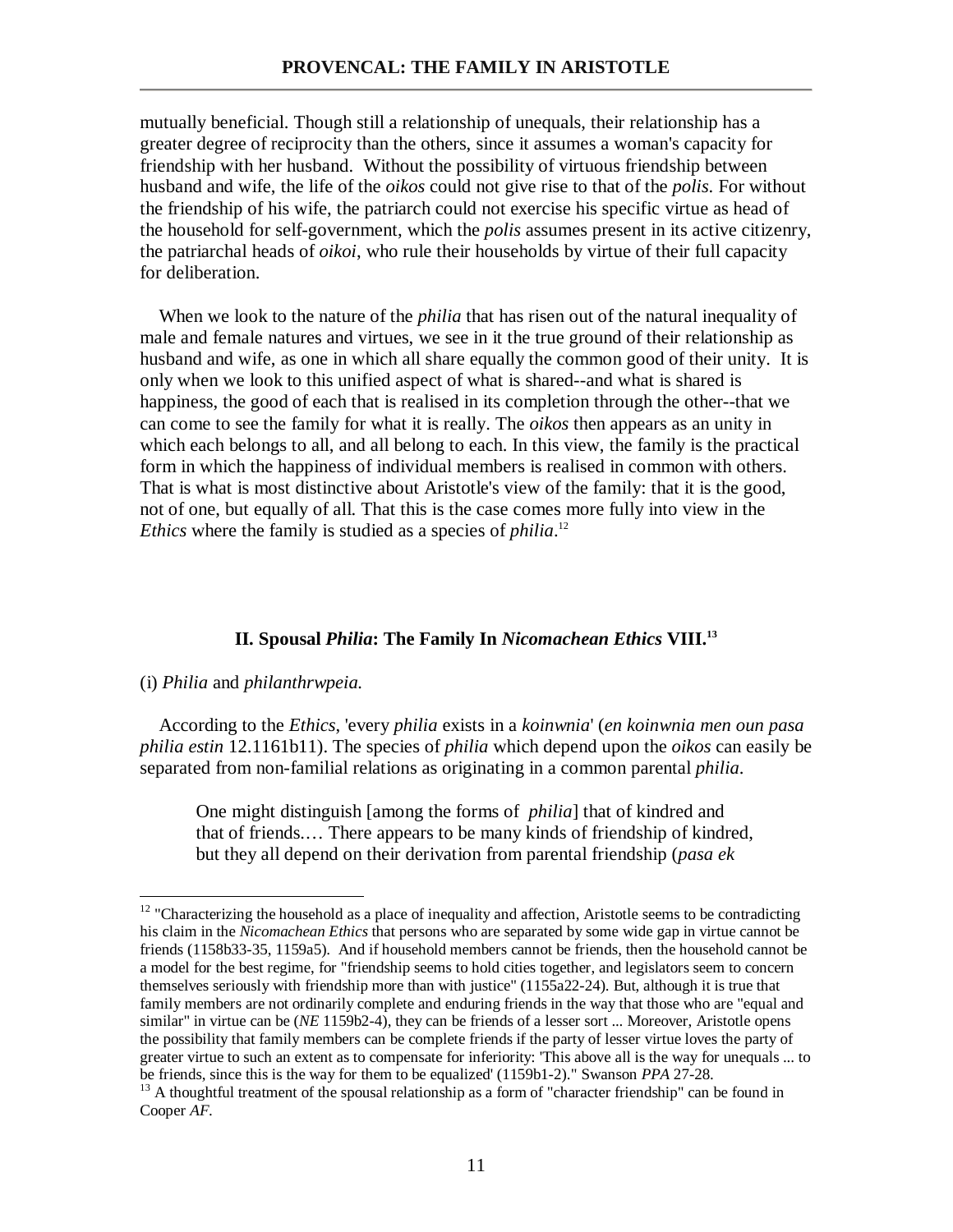*tês patrikês*); for parents love their children as being something of themselves, and children love their parents as being something that comes from them (12.1161b12-19).

 For Aristotle (as with Plato), the family is not simply a natural community rooted in blood-ties. It is not the biological tie per se that is significant, but the bond of natural affection that invests the blood-tie with ethical significance. It is this *spiritual investment* of natural ties of blood and affection that is the nexus of familial relationships, which are here regarded as various forms of *philia* developed out of parental *philia*. Perhaps what is most important about Aristotle's account of the family in the *Ethics* is simply that it is considered as a species of *philia*. <sup>14</sup> That *philia* is properly regarded as a spiritual principle is made clear at the beginning of *EN* VIII by his observation of how it gives rise to *philanthrwpia.*

 Aristotle's account of *philia* begins with a set of general observations, among which is his observation that *philia* appears as a natural unifying principle in families and societies, both animal and human.

[P*hilia*] seems to arise by nature (*phusei*) within the begetter in relation to the begotten and within the begotten in relation to the begetter, not only among humans but also among birds and most animals, and among those of the same *ethnos* (nation, ethnicity) in relation to one another, and especially among humans, whence we praise *philanthrwpoi* (1.1155a17- 21).

 *Philia* here appears as a kind of instinctual bond, which most particularly binds parent and child, and more generally unites members of the same species. It is a sort of 'species love' by which we instinctively bond to others as our own, as those to whom we belong as members of one *koinwnia*, rather than another. The human species shares this 'species love' with other animal species, but it is observed by Aristotle to exist especially among humans, where it manifests itself in that universal love of humanity for which we praise a few individuals as *philanthrwpoi*.

 Aristotle's casual observation of familial affection alongside humanitarianism might suggest that familial love is the principle of philanthropy. But while the particularity of the parental tie is more universal in its appearance and thus cause for considering *philia* a natural principle, it is the more general love of the human race, which more rarely occurs

-

<sup>&</sup>lt;sup>14</sup> "That households are natural also does not mean that human beings establish them simply by instinct, without exercising judgement or choice. Nature, after all, includes human nature, and thus the ability to discriminate. Marriage is the work or result of friendship, and 'friendship is the [intentional] choice of living together" (Pol 1280b36-39)" Swanson *PPA* 26. Compare Saxonhouse's favourable estimation of Aristotle's view of the family, limited by her emphatic insistence on the continued presence of natural hierarchy. "The value of the family for Aristotle is not that it brings about subordination, but that it provides the orderly community of love and friendship, the natural hierarchy whose stability offers the preconditions for the pursuit of virtue. Though the family may not always conform perfectly to the rule of superior over inferior, it appears to order itself naturally, to be founded on a natural hierarchy that the city composed of supposed equals can only pretend to approximate." *WHPT* 85.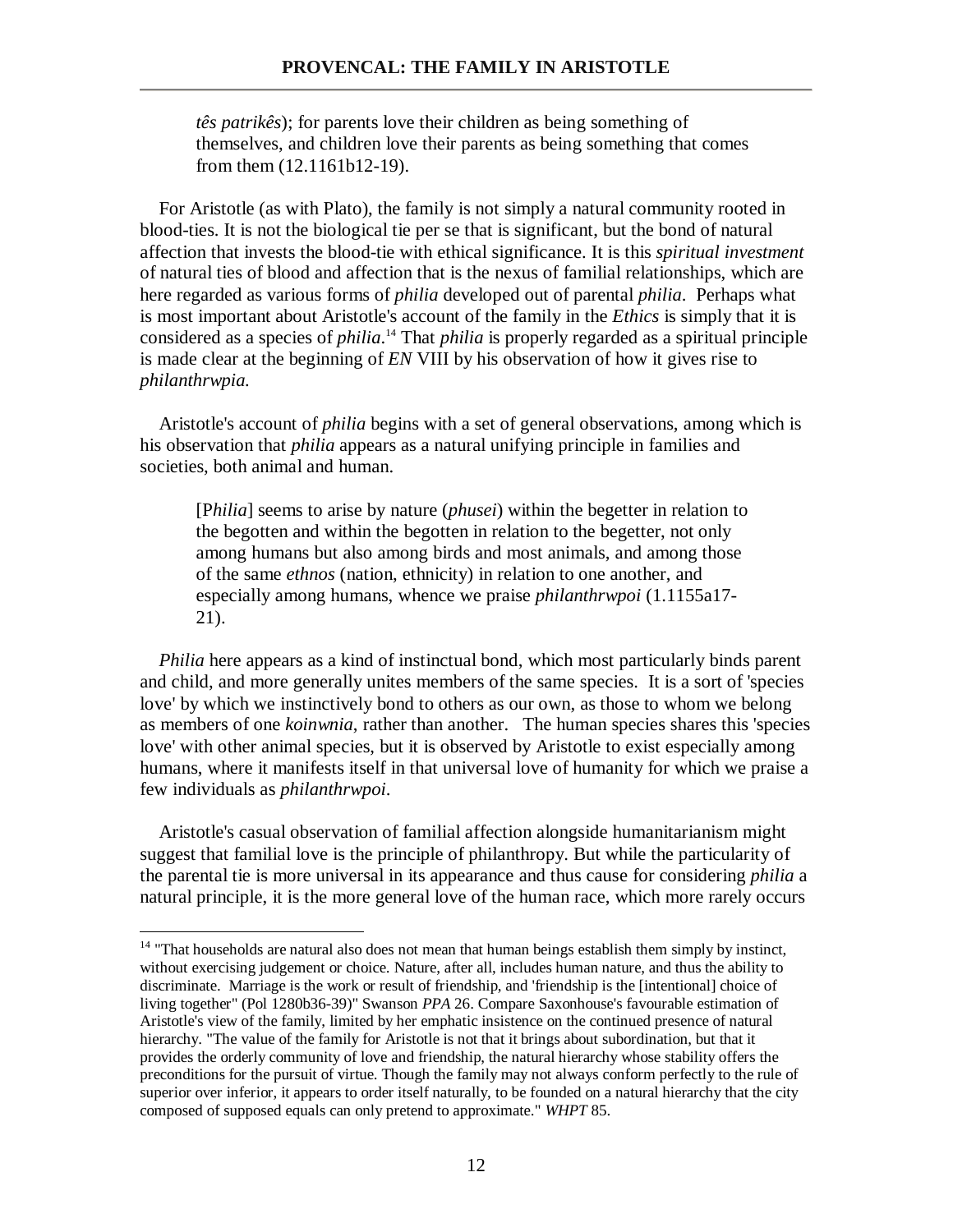in individuals, that is defined as most specific to the human species. 'Species love' in two of its forms, then, is common to all genera of animal: in a most general way what unites us as 'birds of a feather'; in the most particular way, what unites us as parent and child. Philanthropy, however, is specific only to human beings, where it is praised by most as the love of all attained by the few, as a kind of heroic virtue. What distinguishes philanthropy from mere social instinct is that it involves the rational element of selfconsciousness by which alone one can love others in their generic identity as members of the same species. Philanthropy, the form of *philia* most specific to the human species as the *philia* of the species *anthrwpos*, is a love or friendship grounded in the rational apprehension of the principle unifying the species. Philanthropy is the love of the human qua human, i.e. rational animal. In our reason abides our humanity, our capacity for philanthropy, as for instance, when Socrates confesses to Euthyphro that, 'I am afraid that my *philanthrwpia* makes the Athenians think that I pour out to anybody anything I have to say, not only without charging a fee but even glad to reward anyone who is willing to listen.' (Grube, *Euthyphro* 3d)

 In every other creature, and in our own animal nature, 'species love' appears merely as the natural bond of affection that exists immediately, without the conscious mediation of knowledge and will, of deliberation and choice that are the foundation of ethical life. But we are that species of animal whose distinguishing feature is the rational faculty by which we are capable of a life higher than that of the natural and necessary, of the ethical life of ends freely chosen and pursued. Only among ourselves, and here more rarely than not, there appears in our specifically human capacity for philanthropy, the more complete manifestation of *philia* as the rational and universal principle of unity among the species, which, as the object of rational deliberation and choice, is most fully revealed as an ethical principle. It is precisely in this sense that the *casual* association of familial love and philanthropy is to be understood as *causal* as well: philanthropy is the fullest realisation of that 'species love' which is first present in us, as in all animals, as the bond of affection between parent and child.

 This account of *philia* and *philanthrwpia* at the beginning of *EN* VIII serves to disclose that *philia* resides in the human species as an ethical principle, and prepares us for the ultimate disclosure in *EN* IX that human *philia*, the rational and self-conscious love of others that takes the form of *eunoia* or good will, springs from *philautia*, the love of self, the practice of *eunoia* towards one's self as one's own other. In light of this disclosure, philanthropy appears as the purely formal love of self at the level of one's species identity.

## (ii) The origin of parental love in *philautia*.

*Philautia*, the species of *philia* proper to the individual, is the ground of all other forms of human *philia*, including the forms of 'species love'. If the most formal expression of *philautia* is philanthropy, its most immediate expression is in the natural bond of parent and child. Self-love first appears in the immediate, natural and mutual recognition of 'you in I' and 'I in you', that occurs spontaneously between parent and child.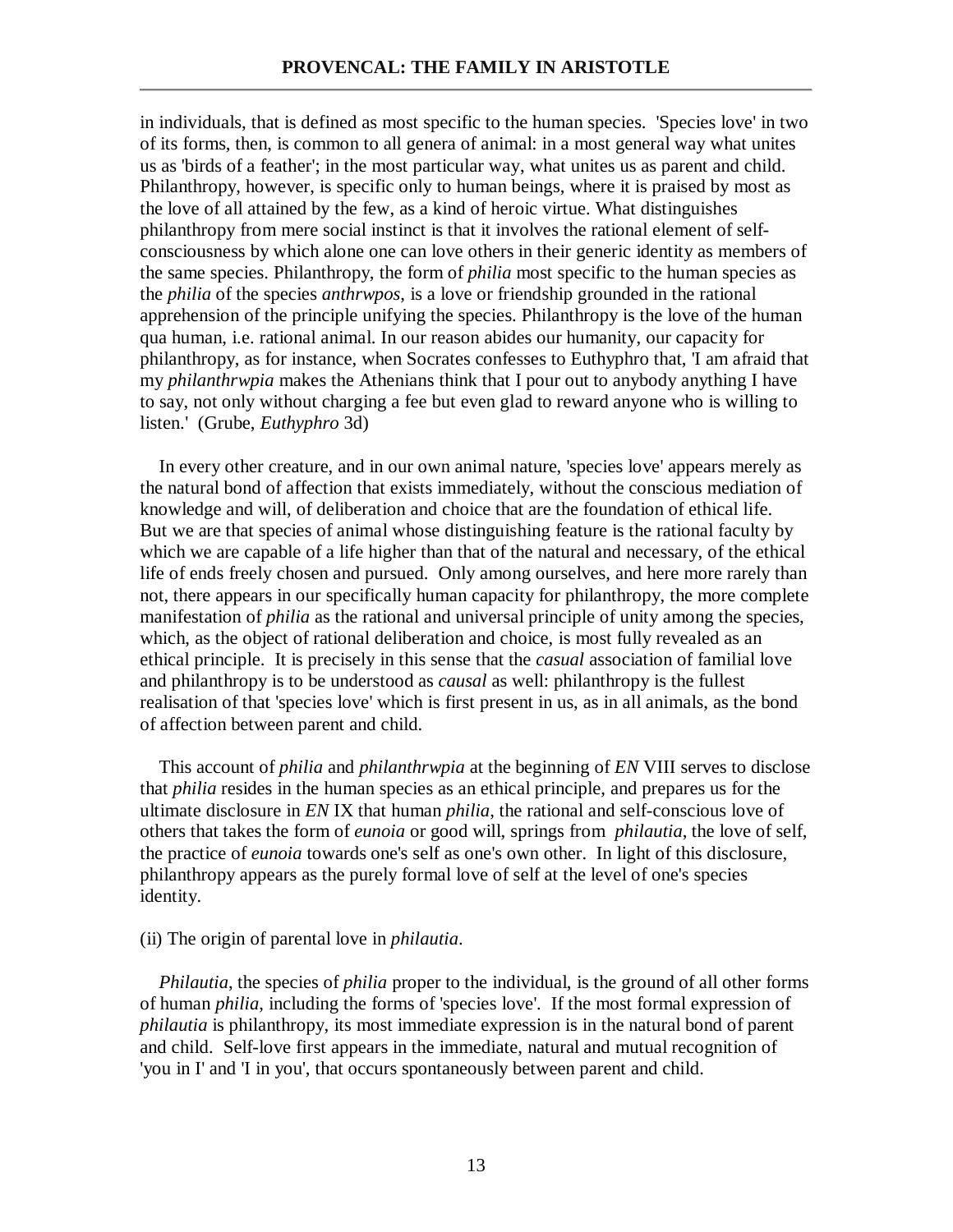Parents, then, love their children as themselves for being from themselves they form, by their separate existence, a sort of 'other selves' (*heteroi autoi*), while children love their parents as those from whom they are born (12.1161b27-30).

 Implicit in the human infant's inarticulate love of its parent is the fully articulated love of the human parent for its child. As an expression of *philautia*, the *philia* that binds parent and child is both instinctive and spiritual. It is at once the instinctive expression of a rational self-conscious life, though that is not so available to view from the side of the infant as it is from the side of the parent. The parent's love for the child as its own actualises the child's love of self in the first degree in the love of its parent as its own. The love of self is actualised first as the love of other. From beginning to end in our spiritual development, love of self and love of other are inseparable: love of self always requires the mediation of love of other. One cannot love one's self simply; even the love of self is as other.

For they say that one must love most one's dearest friend, and one's dearest friend is one who, when he wills what is good for his friend, wills it for his friend's sake, even if no one will know. But the same things belongs to one's relationship with one's self, along with everything else by which a friend is defined. For as we said all these marks of friendship extend to others from one's relation to one's self.… For all these marks would belong principally to one's relation to one's self: for one is above all a friend to one's self; indeed, one ought to love one's self above all (*EN* IX 1168b5-10).

It lies within the complexity of the inner society of self to develop outwardly into external societies, the most immediate of which is the family. The family in the *Ethics* is precisely a society of self-relations: the love of others as one's own other selves. In this sense, it is most profoundly spiritual, arising from the principle of self-relation, which is the characteristic power of the faculty of reason that other *zwa* do not share.

(iii) The ethical basis of the family in spousal *philia*.

-

 The instinctive and spontaneous love between human and parent offspring is the natural beginning of a spiritual motion within the human soul towards its selfactualisation, which ultimately takes the form of the friendship of goodness.<sup>15</sup> The full development of love of self from familial affection to moral friendship requires moral education and habituation in virtue by parents and teachers. Moral education is a mutual

<sup>&</sup>lt;sup>15</sup> Cf. Cooper, "The central and basic kind of friendship, then, is friendship of character. Such friendships exist when two persons, having spent enough time together to know one another's character and to trust one another (1156b25-29), come to love one another because of their good human qualities: Aristotle's word for 'love' here is *stergein*, a word which is used most often to apply to a mother's love for her children and other such close family attachments. Each, loving the other for his own good qualities of character, wishes for him whatever is good, for his own sake..." *AF* 308.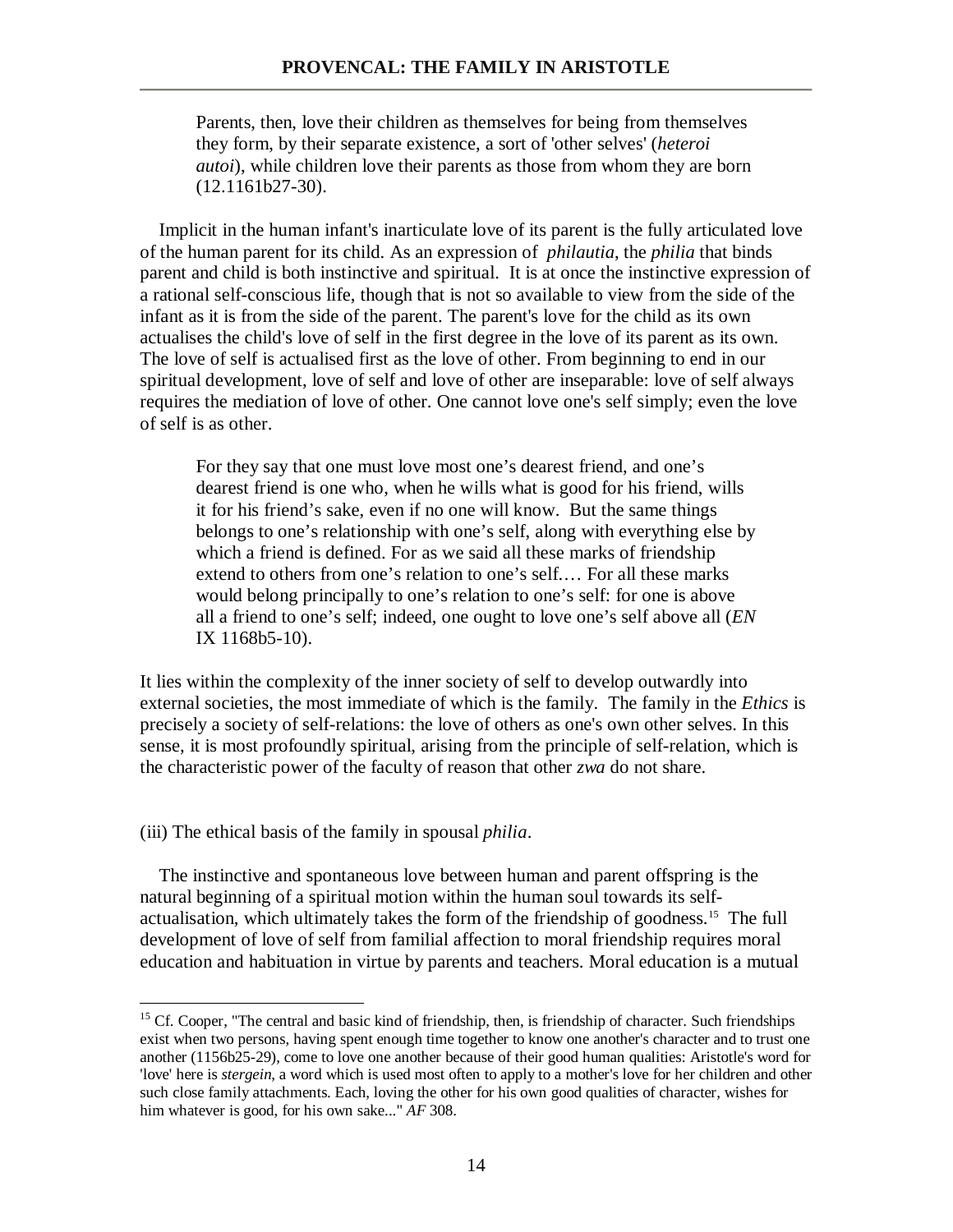concern of family and state insofar as its end is two-fold: to raise obedient children that will in turn become good parents and good citizens. But this might be said equally of Plato's community of guardians, who are precisely by definition good children, good parents and good citizens. What they are not, in an Aristotelian sense at least, are good individuals or good selves. There is *philia* in Plato's community of guardians, but there is no *philautia*. For Plato, all forms of community, that of the soul, the family and the state, must be founded on the love of the good, on *philosophia*. For Aristotle, *philautia*, the love of self, is the creative principle of all forms of community: of soul, family, and state.

 Therefore, there is not present in the Platonic household, the generic family of the guardians, the practical good of self-realisation that forms the *ethos* of the family in Aristotle. It is in this sense of being the object of what Aristotle calls *praktikos nou*s, of soul aiming at the practical end of self-sufficiency, that Aristotle brings forth the relation of husband and wife as the practical good of family life.

There seems to be a friendship between man and woman by nature. For the human being by nature is more disposed to live in pairs than in the polis, insomuch as the household is prior in time and more necessary than the *polis*, and the creation of children is more common with other animals. Among other animals, the community extends only this far [to the creation of children], but for the human being, living together is not only for the sake of reproduction, but also for various aspects of their lives. Immediately, the work is divided, and there is one task for men and another for women. So they assist one another, putting their individual talents into the common good. On account of these things, there seems to be both usefulness and pleasure in this sort of friendship. This friendship also exists in accordance with virtue, if they are both good. For there is a virtue of each, and they are pleased by this . . . . It seems that children are a bond, wherefore marriages without children dissolve more quickly. For children are a common good for both and what is common holds them both together (12.1162a16-29 Saxonhouse *WHPT 84*).

 For Plato, the purpose of family life is to create a unified body of citizens in the state. That is not the end of family life for Aristotle. The consummate relationship of the family for Aristotle is not that of parent and offspring; husbands and wives do not exist for the sake of raising children; rather, the rearing of children belongs to the consummate familial relationship of husband and wife. The basis of the family is the spousal *philia* of husband and wife, their love for one another and their children, as their 'other selves'.

Now (1) parents know their offspring better than their children know that they are their children, and (2) the originator feels his offspring to be his own more than the offspring do their begetter; for the product belongs to the producer (e.g. a tooth or hair or anything else to him whose it is), but the producer does not belong to the product, or belongs in a less degree. And (3) the length of time produces the same result; parents love their children as soon as these are born, but children love their parents only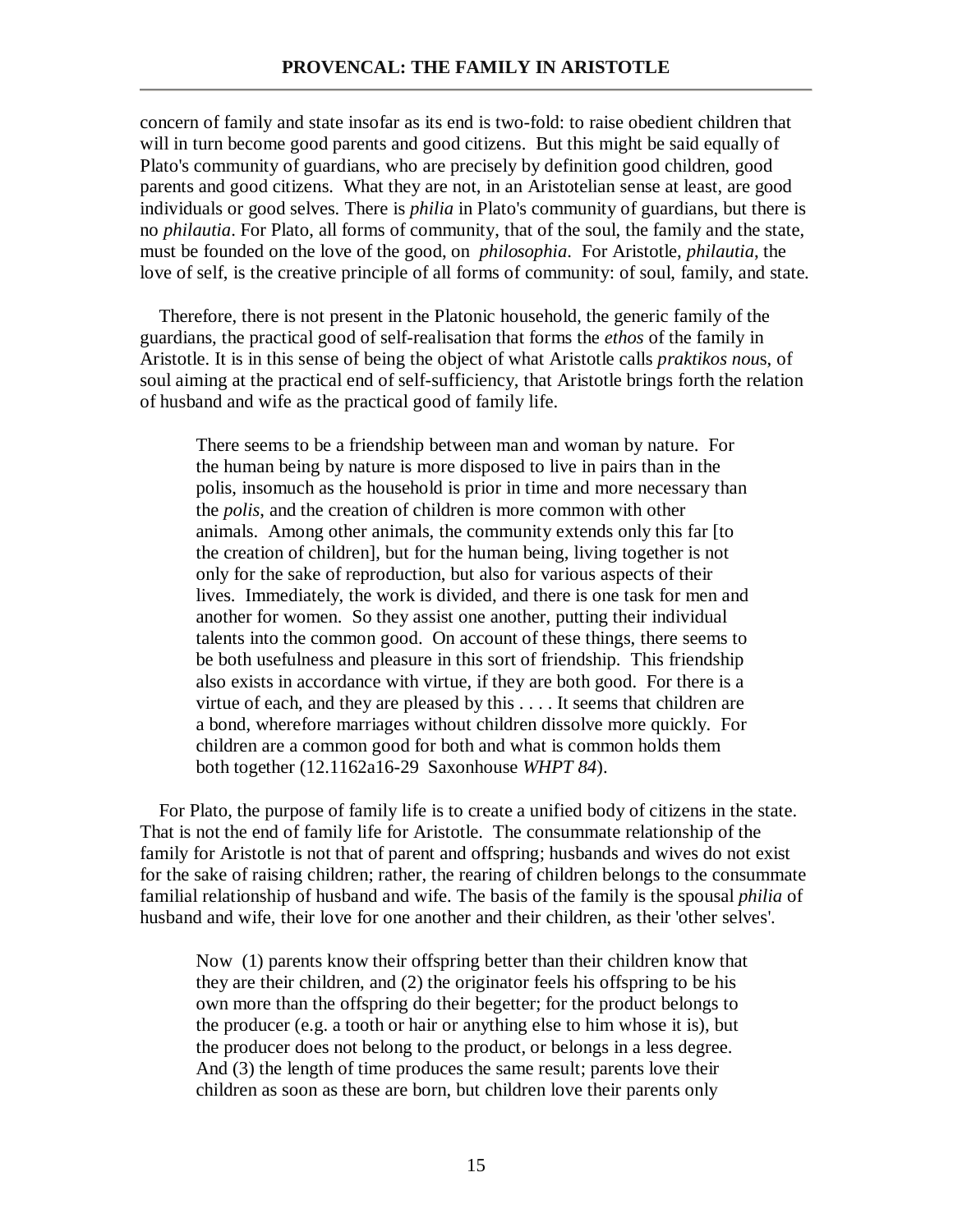after time has elapsed and they have acquired understanding or the power of discrimination by the senses. From these considerations it is also plain why mothers love more than fathers do (12.1161b19-27 Ross *BWA*).

 As in the *Politics*, so in the *Ethics*, it is the spousal relationship, rather than the parental relationship, that is the true foundation of family life for Aristotle, and precisely insofar as the family is an ethical--and in this sense, spiritual, as well--community of persons who will each other's good as their own. In contrast, it is always the parental relationship that is foremost in Plato's mind, the relationship of filial obedience to parental authority that in the *Laws* he calls "the most sacred of obligations" (717-718; 729). This paternal and hierarchical relation is no less sacred or honorable for Aristotle. It is, he tells us, "more honourable to sustain the authors of our being even before ourselves; and honour too one should give to one's parents as one does to the gods." But, he adds, "not any and every honour" (IX 2 1165a21-25). The relationship of parent and child, though essential to the family, is still not paramount. What is paramount, in Aristotle's view of the family, is not the strictly "royal" hierarchical relationship of parent and child, but the more egalitarian, "constitutional" friendship of husband and wife. Whereby, "how a man ought to live with his wife, and generally how a friend ought to live with a friend, is manifestly nothing other than to inquire how it would be just" (VIII 12.1162a29-31).

## (iv) *Eunoia* as the substance of spousal *philia.*

 Spousal *philia* assumes the natural difference and inequality of male and female, and by its very nature is an equalisation of that difference.

There is another kind of friendship, that involving the inequality of superior and inferior, such as a father has with his son, and adults with youths generally, as well as that which a husband has with his wife, and every ruler with the ruled. And these also differ from each other; for a parent does not have the same friendship with its child as a ruler has with the ruled, nor does a husband have the same friendship with his wife as a wife has with her husband. For the virtue and the function (*erga*) of each of these differ, as do the reasons that they love; therefore, their loves and their friendships differ as well. For the same thing does not come from one to the other, nor should they seek it…. Love must be proportional in all friendships involving inequality …for when the love exists in accordance with worthiness, then equality exists in a way, which is thought to belong to friendship. (7.1158b11-28)

 Spousal *philia* equalises the hierarchical inequality of a superior active male virtue and an inferior passive female virtue. Each requires the other to complete itself. Their friendship arises from their difference, preserving it in the different roles men and women are to play in the household; at the same time, their friendship transcends their difference and grounds it in an unity prior to the differences themselves. Male and female virtue are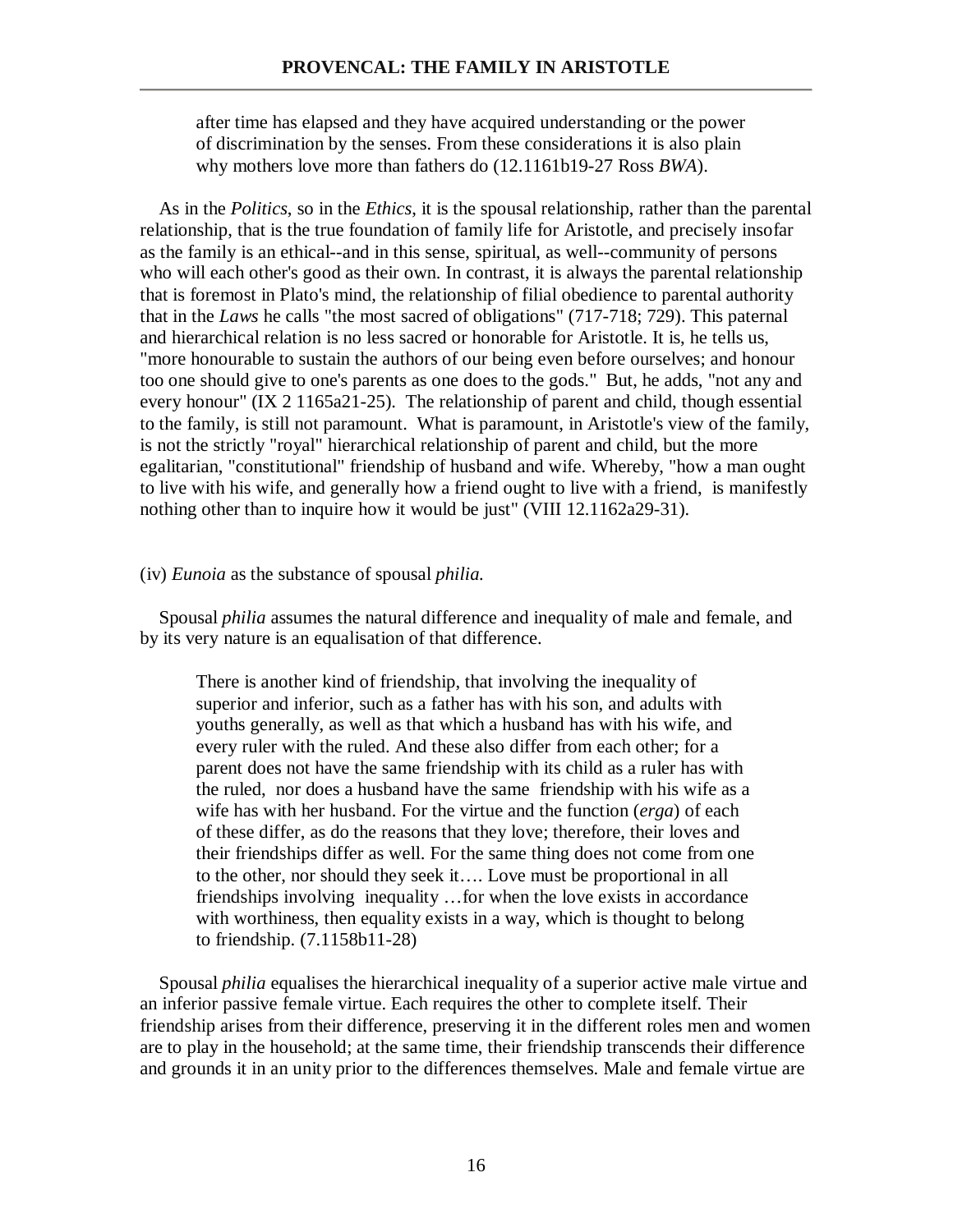complementary parts of a single whole, which is nothing other than the *philia* that equalises their difference and holds them together.

 Spousal *philia*, the love and friendship of husband and wife, is a form of the friendship of goodness that is grounded in *eunoia*; it is the actual state of willing the good of another. The good willed in this friendship is the good of the friendship itself: it is the mutuality of goodness, the possession of it and the recognition of it, in one's self and in the other (*EN* IX 5). What happens here is a kind of imitation of the friendship that the divine principle has with itself, the divine *nous* which contemplates the goodness of all things in contemplating the goodness of itself. That perfect self-relation of the first principle is most nearly approximated among human beings in the community of souls that are nearly identical in their goodness- the friendship of the good.

 The friendship of *eunoia* in which the good of the individual is most fully realised is what brings both family and state into being. It is this *praktikos agathos*, present within the human soul as its desired end, that moves individuals to form families, families to form cities, and cities to form friendships of virtue which make possible the life of contemplation. But the life of contemplation on which the good of the city, the family, and the individual depends is not a life available to all (*EN* X 8). Rather, the highest human activity is limited to the fewest number; and even among the few, the highest human activity remains incomplete. And it just this incompleteness which necessitates the return from the contemplative life of the few good men to the active life of the city, and thus to the life of the family, which is the basis of the city, and to the relationship of husband and wife, which is the basis of the family (*EN* X 9). The friendship of husband and wife is itself a form of that same practical good whose ultimate manifestation is the contemplative life, the pure self-related activity of the soul as a thinking being. What husband and wife share in common is precisely their sharing in common, their community, their friendship. It is the presence of friendship in the family, the presence of love, of self-love manifest as love of other, that is the essence of the family.

 Family, state, and individual are for Plato analogous forms of unity; the principle of unity, however, remains outside that which it unifies. The Platonic good is present for Aristotle as the moving end or *telos* in the soul; it is incompletely actualised in the life of family and state, and even in the friendship of contemplatives. Family, state, and individual possess in themselves their unifying principle of self-relation, selfactualisation; in terms of the *Ethics*, they express *philautia* in different species of *philiae*. It is more difficult to say where one species of *philia* ends and another begins, since in truth they pass over into one another. The individual is the basic unit of the *oikos*; the *oikos* is the basic unit of the *polis*; the *polis* is a *koinwnia* of *oikoi*; the *oikos* a *koinwnia* of individuals. The *oikos* itself is based on the *koinwnia* of husband and wife, and the substance of that *koinwnia* is spousal *philia*: the familal form of the love of self that resides in the love of other. It is from this standpoint, then, that Aristotle criticizes Plato's view of the family in the *Republic*.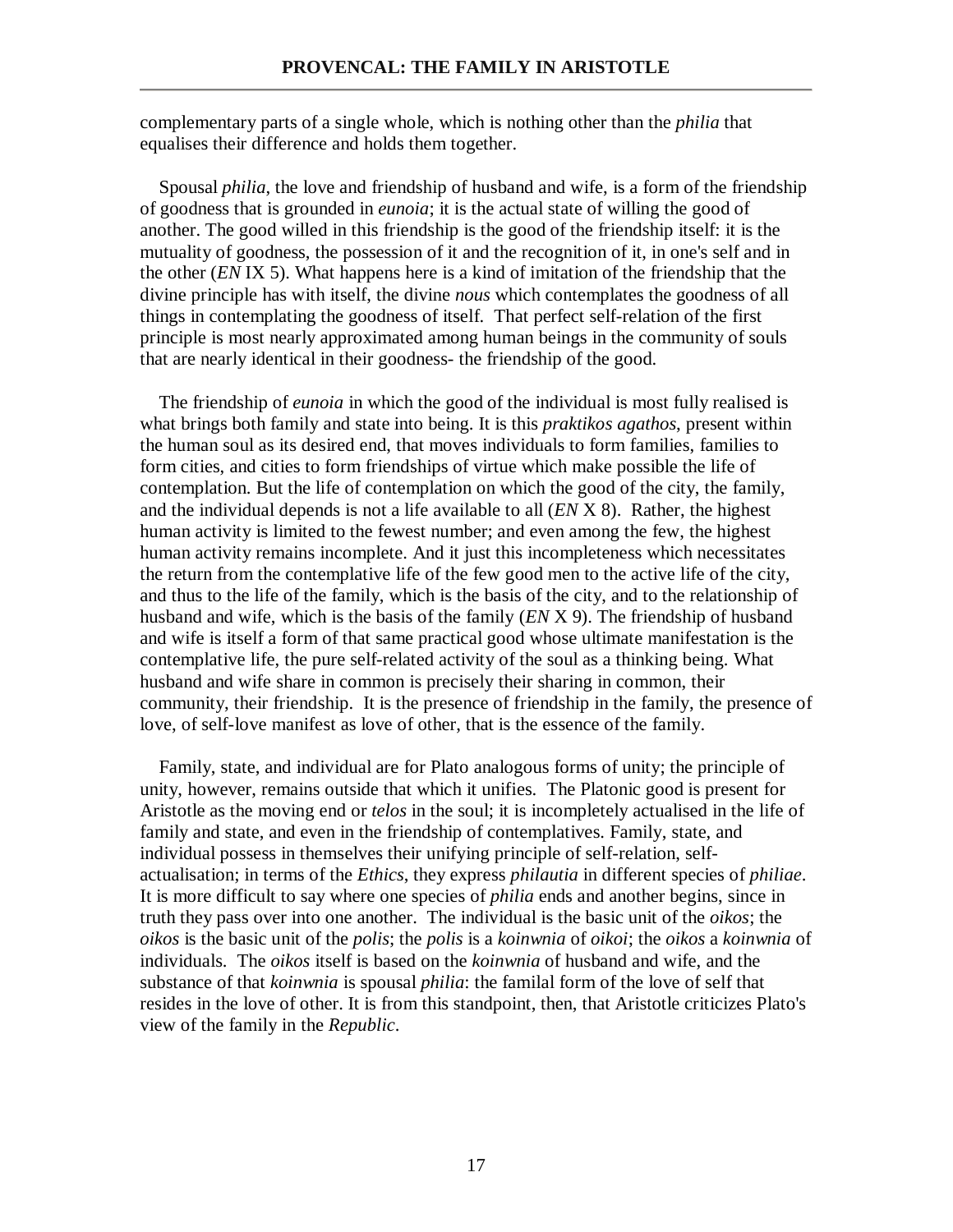## **III. Aristotle's Criticism Of Plato's View Of The Family In** *Politics* **II.**

 In a previous study of the family in the *Republic (*summarised below), I argued that Plato regards t*o koinon* as the sole principle of all forms of *koinwnia*: state, family, individual and soul; *to idion* appears as the principle of division, strife and selfdestruction in states, souls, individuals and families.<sup>16</sup> That argument is continued here in the form of the thesis that Aristotle's criticism of the *Republic* is more a reappraisal of Plato's position, than a mere rejection of it. Aristotle is indebted to Plato for having broken down the popular assumption that family and state are independently grounded in opposed principles, the state in what is common, *to koinon*, the family in what is private, *to idion*. In Aristotle's view, however, the common good of the *polis* (*to koinon)* is itself a *synthesis* of private interests (*ta idia),* so that the integrity of the *oikos* as a private institution is essential to the common life of the *polis*. The logic of Aristotle's position is more easily derived from the Platonic reduction of family and state to *to koinon* as a single unifying principle than from their historical independence, popularly regarded as based on the contrariety of *to idion* and *to koinon*.

 For Aristotle, the problem is not so much, as commonly thought, that Plato is willing to destroy the family to create an ideal state, as that he is willing to destroy the state to create an ideal family.<sup>17</sup> Concerning the purpose of Aristotle's criticism of Plato, two

<sup>16</sup> Provencal *MNM* argues that *Resp*. involves an implicit critique of the Hellenic *oikos* as degenerating from a principally religious association of communal membership (based on *to koinon)* into a merely conventional institution of private ownership (based on *to idion*). What first drew my attention to the need for clarification of Plato's view of the family was the prevailing ambiguity in scholarship concerning the paradoxical status of the family in *Resp.*: that the (private) *oikos* should be abolished as the source of political *stasis* by way of instituting a (communal) *oikos* as the source of political unity. The clearest admission of scholarly perplexity has been made recently by Halliwell (*PR5* 20. For further evidence and discussion, see citations in n.18, below.) *MNM* resolves the paradox by attending to the logic evolving several stages of the *oikos* in *Resp*.: the idyllic *oikos* of the 'city of pigs' and the degenerate *oikoi* of wealth and poverty in the 'city of luxuries' (book II) ; the restored (private) *oikos* of the artisans and the ideal (communal) *oikos* (community of wives and children) of the guardians in the 'city of the blessed' (book V). The paradoxical status of the family as source of both political unity and strife is resolved by clarifying that it is the *degenerate oikoi* of wealth and poverty that must be abolished in order to restore the (purged) *oikos* as a private institution (among the lower class of artisans), which enables and necessitates the communal *oikos* as public institution among the ruling class of guardians.

<sup>&</sup>lt;sup>17</sup> Doull sets the Aristotelian relationship of *oikos* and *polis* in Aristotle within a complex dialectic of the underlying relationship of the practical and theoretical relations of the soul to the world and the divine principle. On the one hand he argues that, *contra* Plato, "Aristotle is true to the Hellenic tradition in dividing family from state, in finding in both a human freedom stabilized against immediate reduction to an absolute theoretic freedom" (*COCI* 127). "Of the practical Aristotle is able to say that it is its own end, is free in its labour to conform the world of its particular interests to its freedom, especially through the common work of domestic and political institutions" (*COCI* 147).On the other hand, he appears not to allow that in Aristotle the opposition of family and state, of private and public interest, is overcome in the practical life of these institutions, but only in a theoretical attitude which transcends them: "natural individuality has its rational good in the family, which if it be called the natural community as against the state is among Greeks a free community [citing *Pol* I, 13]. The individual belongs to both communities, but in relation to them is exposed to a profound division in himself. In this division appears the limit of practical freedom, where it confronts a necessity in which the individual can only find himself free by returning to a theoretical attitude" [citing *EN* X, 8] (*COCI* 148).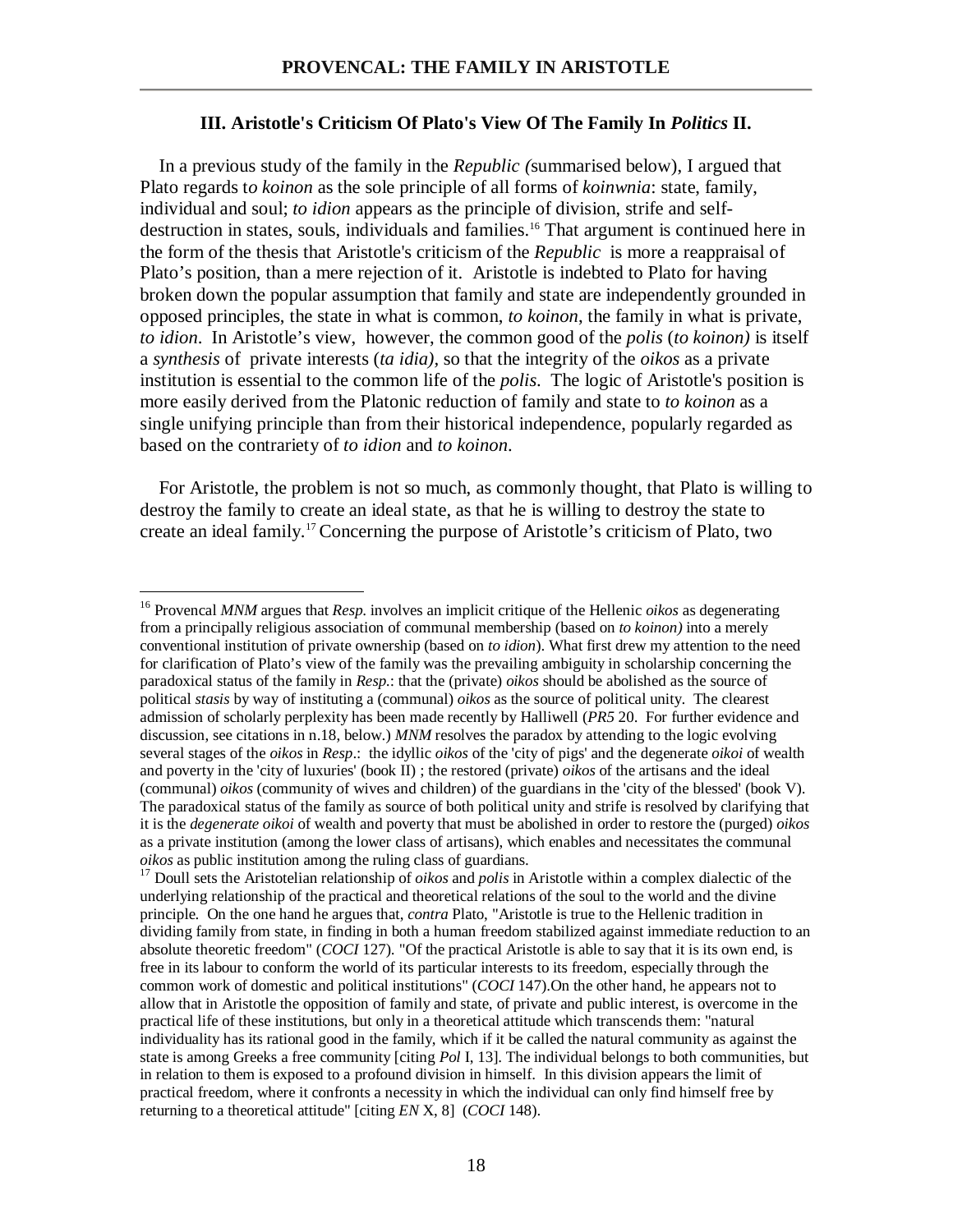points require clarification.<sup>18</sup> First, that Aristotle is making a two-fold response to a twofold proposal by Plato to replace the private household with a communal family: (i) insofar as Plato (a) abolishes the private household (b) as exemplifying the evil of private interest (*to idion)*, (c) he is taken to destroy the family in order to preserve the state; (ii) insofar as Plato (a) converts the ruling class of the state into a family, (b) as exemplifying the good of the common interest (*to koinon*), (c) he is taken to destroy the state in order to create a family. Second, that the principle target of Aristotle's criticism is the principle aim of Plato's argument, namely, the conversion of the state into a communal family; Plato's proposal to abolish the private household as a political evil is a secondary concern as the means necessary to the end of converting the state into a family.

# *A. Plato's view of the relation of family and state in the* **Republic.**

 Contrary to common opinion, Plato does not regard private interest (*to idion*) as the principle of the family.<sup>19</sup> His abolition of the private household in the *Republic* follows from his view that the true principle of the family is the same sense of community (*to koinon*) that unifies the state. What he condemns is the degeneration of family life into private interest, the corruption of *to koinon* by *to idion*, which he represents in the corrupt *oikoi* of wealth and poverty in the city of luxuries. His true view of the family as a private household is envisioned in the city of pigs as the original form of *koinwnia*, grounded in a communal sense of belonging, *to koinon*. The institution of the *koinwnia* of wives and children in the ideal state, the city of the blessed, is a rationalization of the Hellenic *oikos*, purged of its tendency to degenerate into self-interest in the Hellenic cities of luxuries, and idealizing its Arcadian sense of community. This rationalization of the family in the *koinwnia* of wives and children serves to complete the integration of the individual into the common life of the state. To prefer the family as belonging to *to idion*, over the state as belonging to *to koinon*, is characterized as *idiosis* (462b8). While Plato does abolish the corrupted private household as exemplifying *to idion*, that is to be seen within the larger context of restoring the family in its eidetic or idealized, communal form as exemplifying *to koinon*. Though it extends only to the ruling class of Guardians, the force of Plato's *koinwnia* of wives and children is effectively to unify the state by converting it into a family.

 $18$  For summaries of the debate on the fairness and accuracy of Aristotle's criticism of Plato, see Mayhew *ACPC* 231-2; Simpson *ACSCW* 99 n.1; Stalley *ACPR* 182-3. Simpson and Stalley are useful for relating the existing controversy through Saunders (*AP*) back to Bornemann's polemic against Aristotle as misunderstanding or misrepresenting Plato's argument at every turn (*AUPPT* 113, 120,128,135, 137, 139, 145, 150), and to the more profound objections of Proclus (*Kroll* II). For evidence of ambiguity (of varying degrees) about the primary purpose of Aristotle's criticism, see Irwin *ADPP* 218-21; Mulgan *APT* 38-9; Saunders AP 107, 112; Saxonhouse *FPU* 203-4, 212-13; Stalley *ACSCW* 184, 186. Ambiguity about Aristotle's criticism corresponds to an ambiguity about Plato's proposal: see Barker *GPT* 262, 267; Bloom RP 385-6; Grube 271; Halliwell *PR5* 20; Nettleship *LRP* 177; Saxonhouse *WHPT* 47.

<sup>&</sup>lt;sup>19</sup> For evidence that Plato is commonly viewed (negatively) as regarding *to idion* as the principle of the family, see Adam *RP* 292; Annas *IPR* 178-9; Benardete *SSS* 119; Bloom *RP* 386-7; Barker *GPT* 252, 262; Grube *PT* 270; Halliwell *PR5* 20; Lacey *FCG* 82, 177-8; Lee *PR* 48; Murphy *IPR* 76; Nettleship *LRP* 179- 80.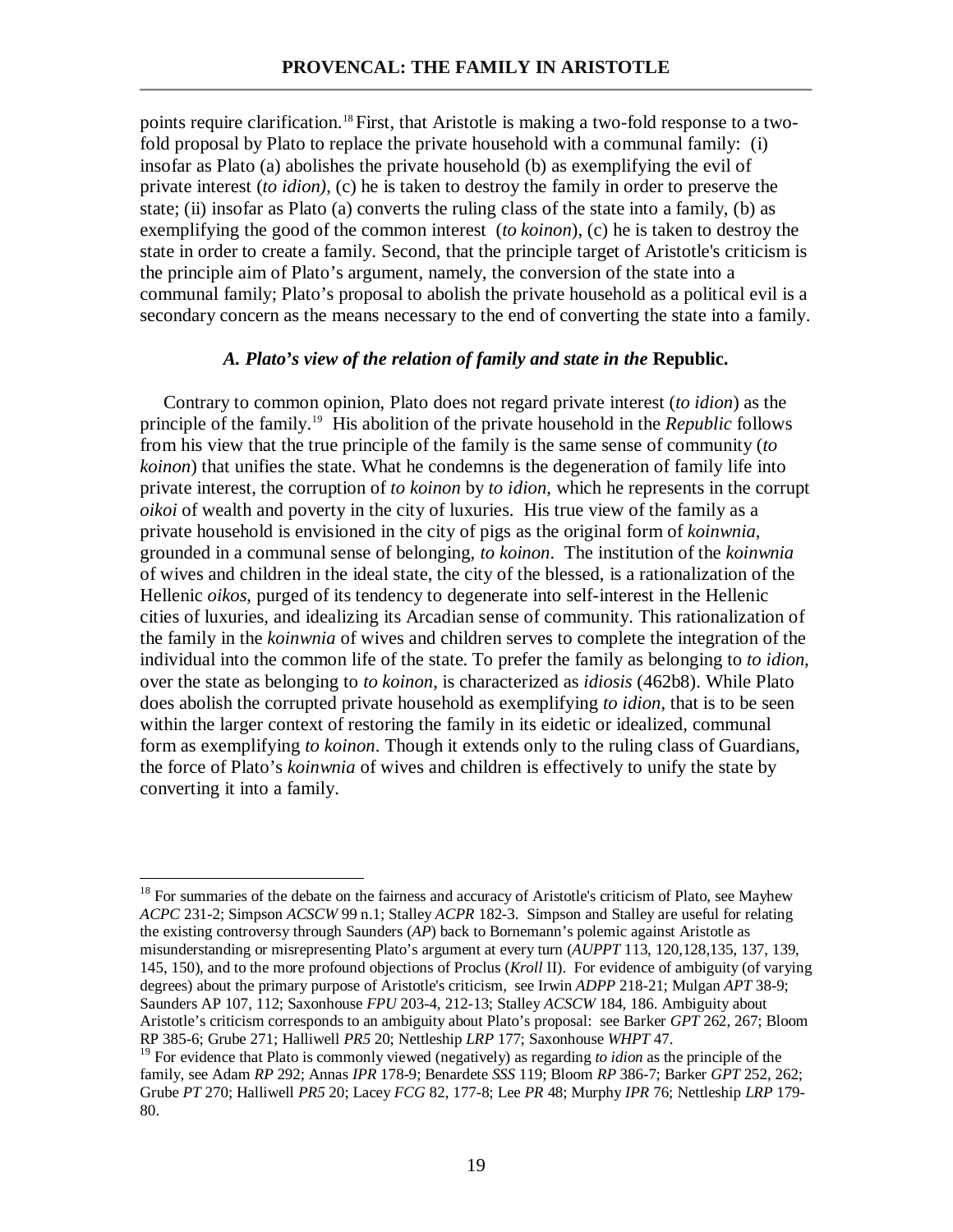The key to Plato's argument is the analogy of state (*polis*) and individual (*anthrwpos*) at 462c-d, by which we are to measure the *koinwnia* of wives and children.<sup>20</sup> Plato's individual is described as a *koinwnia* of body and soul, in which the soul unifies the body by way of its ruling element, reason. As such, the individual has the same tripartite constitution as the soul and state. The application of the analogy to the *koinwnia* of wives and children reveals that the structure of the family is analogous to that of state, soul and individual. The unifying principle of the family is the same rational element which unifies the state, the individual as a composite of soul and body, and the soul. For Plato, state, family, individual and soul are analogous in structure and in principle one. The principle of reason which looks to the Good (so far as it can be known) unifies and orders the soul as a composite of reason, spirit and appetites; unifies and orders the individual as a composite of soul and bodily members; unifies and orders relations among individual members of a family; unifies and orders relations among the members of the ruling class of guardians in the state, and by their rule also the classes of the state.

## *B. Aristotle's criticism of the* **Republic** *in* **Politics II.<sup>21</sup>**

 *Politics* II basically criticizes four premises of Plato's argument for the *koinwnia* of wives and children:<sup>22</sup> ch.2 criticizes the premise that the unity of the family is good for the state ; ch.3 criticizes the premise that the state attains the unity of the family when all say 'mine' and 'not mine' unanimously; ch. 4 criticizes the premise that the *koinwnia* of wives and children would actually convert the state into a family; ch.5 criticizes the premise that the abolition of the private household would prevent family and state from degenerating into division and strife.

(i) Chapter 2: the unity of family and state.

<u>.</u>

 In Chapter 2, Aristotle begins straightway by criticizing the Platonic logic by which the state, family and individual are collapsed into a single form of unity:

'Moreover it is clear that as the *polis* proceeds and becomes one (*mia*), it will be less a *polis*: for a *polis* is a certain multitude (*plêthos*) in its nature, and as it becomes one it will change from a *polis* to more of an *oikos*, and then from an *oikos* to more of an individual (*anthrwpos*). For we would say that the *oikos* is more of a unity (*mia*) than the *polis*, and the individual (*to hen*) more than the *oikos*. Consequently, even if someone were able to do this, it ought not to be done. For it will undo the state' (1261a16-22).

<sup>&</sup>lt;sup>20</sup> Provencal *WLLS* argues that an 'organic interpretation' of the analogy obfuscates its teaching that reason, the ruling principle of soul and state, rules also in the individual and family as the source of order and unity. The intent of this paper is to demonstrate that Aristotle also understood this to be Plato's teaching and made it the focus of his critique in *Pol* II.

<sup>21</sup> For a through and minute discussion of all points raised by Aristotle's argument,see Mayhew *ACPR*.

<sup>22</sup> Newman *PA* 229; Saunders *AP* 107-8; Simpson *ACSC* 100-3; Stalley *ACPR* 183-4; Susemihl and Hicks *PA* 102-4, 216.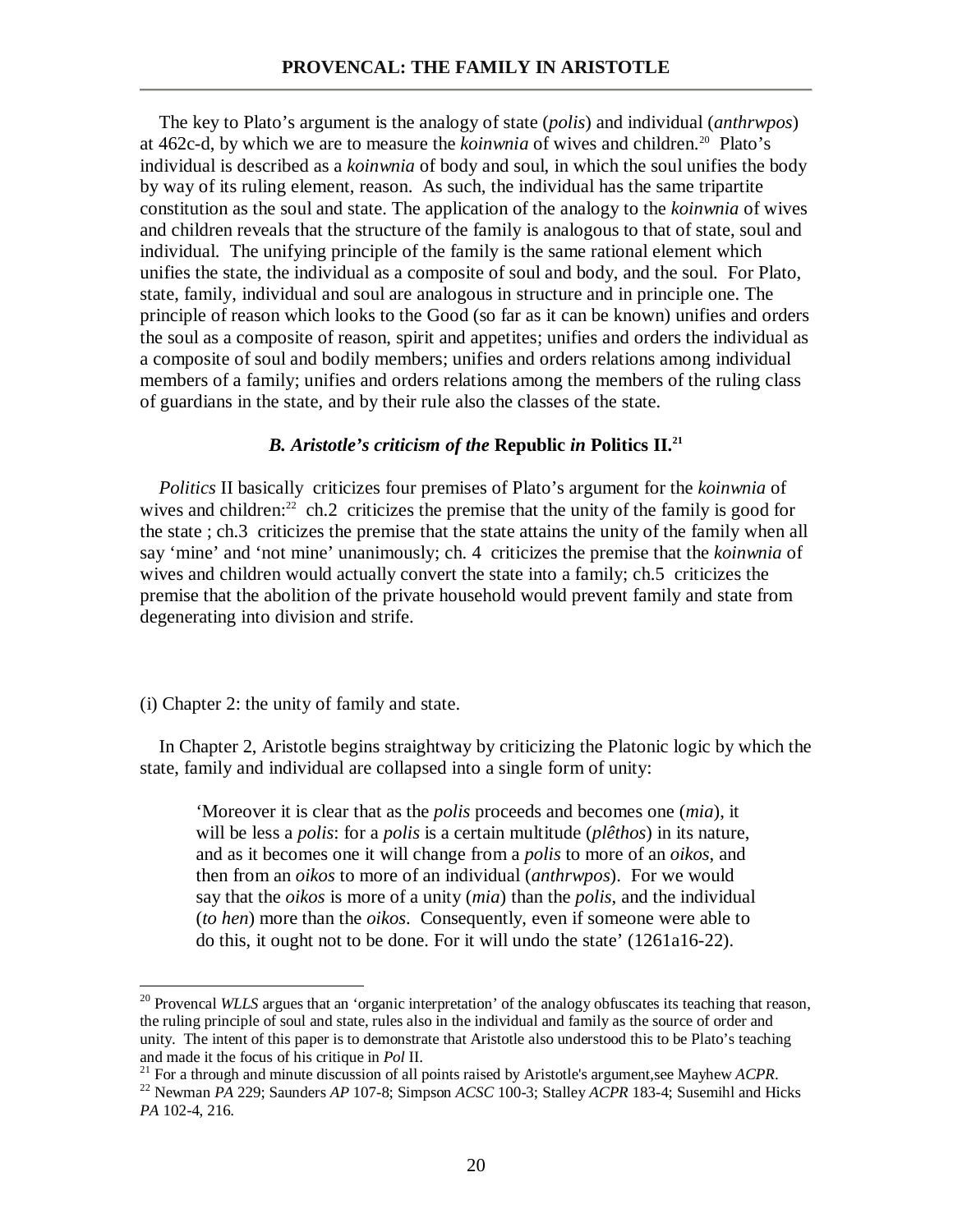Aristotle agrees that unity is necessary to the state, but argues that the state is by nature a plurality in a way that the family is not (ch.5 1263b29-31), so that the whole premise of Plato's argument that the most completely unified state is best (*to mian einai tên polin hws ariston on hoti malista pasan* 1261a15-16) is a fundamental error.

 Political *koinwnia* requires a diversity that is excluded from the Platonic concept of unity (*ex hwn de dei hen genesthai, eidei diapherei* 1261a29-30).<sup>23</sup> In particular, Aristotle

<u>.</u>

*to de malista hen touto estin to sunechon to swma, eite logos heis phusikos eite kai psuchê tis, di' hên hen to swma estin, kai tauta ek pollwn hon. ditton oun to hen, ê to hulikon ê to telikon. kai epei henizein thelei tên polin, ouch ws eis to hulikon autên hen katagwn mêchanatai tên henwsin, all' eis to telikon kai auto to agathon, di' ho kai aph' hou pasin hê henwsis* (Kroll II, 362, 8-14).

 The difference between *to hulikon* and *to telikon* ('l'un matiere', 'l'un cause finale' Festugiere *CR* 319) for Proclus is that between the limbs per se and as parts of a body unified by the soul and governed by its reason, so that (citing the example of the *Phaedo*) if Socrates remains in prison, it is because he has decided that is best (Kroll II, 363). But I disagree with Proclus that Aristotle does not understand Plato's political unity to be teleological. I think he does, and that the argument that exists between them here with respect

<sup>23</sup> For philological comment on the difficulties of Aristotle's meaning, see Newman *PA* 230, 233-4; Saunders *AP* 107-10; Susemihl and Hicks *PA* 217-18. Simpson appraises the problem in relation to the objections of Bornemann and Proclus (*ACSC* 103-6). Bornemann complains that 'Aristoteles habe den Platon vollig misßverstanden', (*AUPPT* 128, esp. n.1), citing Proclus at Kroll II, 361 l. 29 – 362 l.2. Neither Bornemann nor Simpson show sufficient interest in the principle of Proclus' objection. This oversight is especially unfortunate for Simpson, who rightly refers the question of the kind of unity Plato intends to his own analogy of state and individual (*R*. 462c-d) only to find that the analogy fails to explain anything: 'how one is it possible for a city to be? To answer that something needs to be said about the difference between a city and a single human being, why the oneness that fits a city is not the same as the oneness that fits an individual, and why, nevertheless, it makes sense to set up the oneness of the individual as the sort of oneness that the city should aim at. None of this Socrates does. Therefore his supposition is inadequate in the way Aristotle says it is' (*ACSC* 105). The argument of Provencal *WLLS* is that this tendency to dismiss the analogy of state and individual as 'intractably obscure' (Halliwell *PR5* 172-3) is the result of an 'organic interpretation' that misunderstands the basis of the analogy. Properly understood to represent the individual as having the same tripartite structure as the state, Simpson's questions no longer arise, since state and individual are structurally analogous, with self-conscious reason (lo/goj) as the unifying and ordering principle in each. Where Proclus earlier treats directly of the analogy (Kroll II, 361 ll.1-13), he misrepresents it as referring to the division of labor as the elements of political unity, which is irrelevant to Aristotle's criticism here. But at the point referred to by Bornemann (Kroll II, 362), he makes reference to it again and there clearly articulates the teleological nature of that unity which the analogy of state and individual in fact teaches to be the good of the state: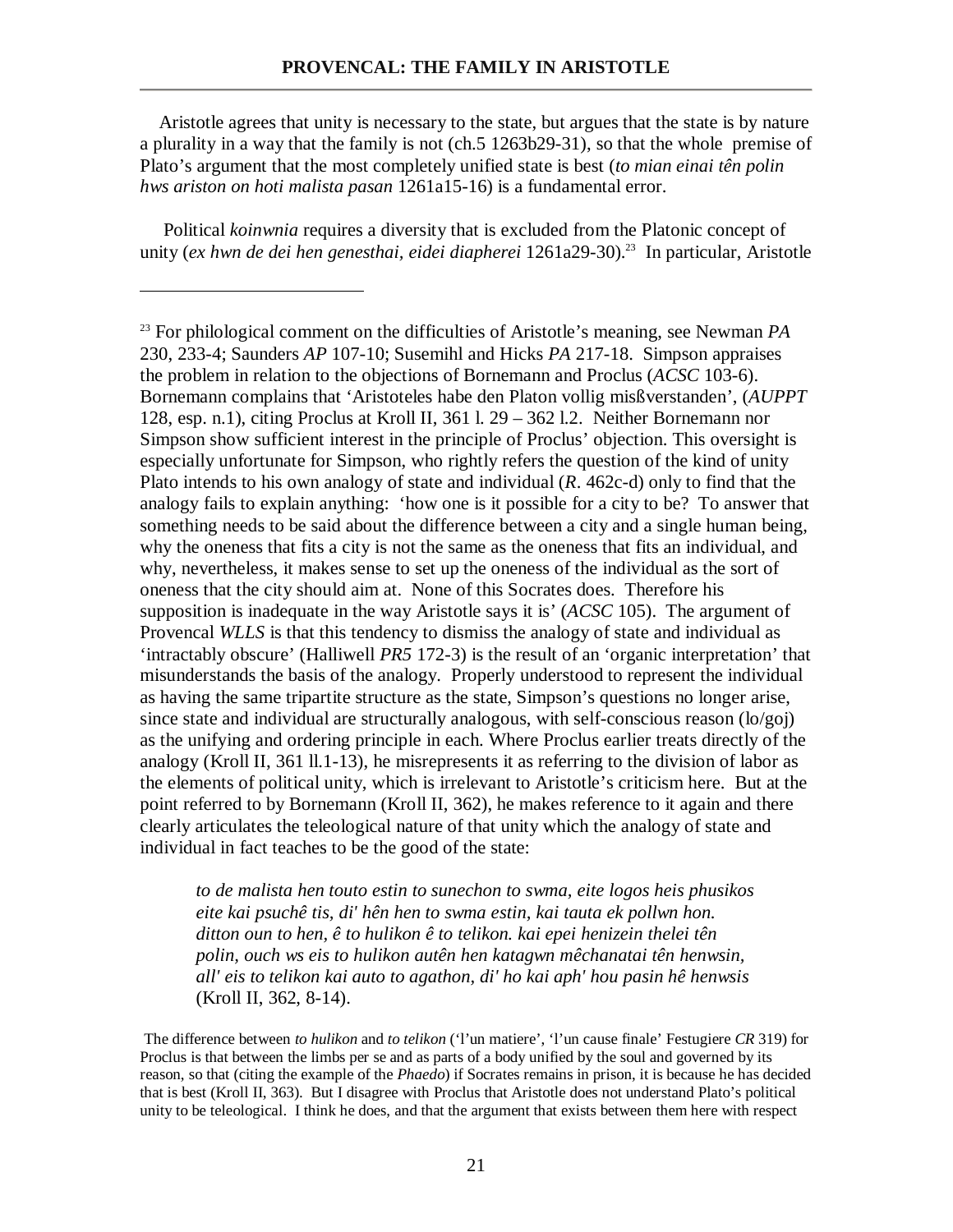mentions the distinction of ruler and ruled, and how the principle of reciprocity is the salvation of states (*to ison to antipeponthos swizei tas poleis* 1261a30-31). The reciprocity of ruler and ruled preserves the difference that exists in the state as an unity of equally independent households (*eleutherois kai isois* 126a31-32). I take this to be a criticism of the Platonic exclusion of *to idion* from *to koinon*. <sup>24</sup> It is not numerical plurality so much as the plurality of private interests that Aristotle would preserve as the necessary basis of political community. For Aristotle, *to koinon* presupposes *ta idia*. Political *koinwnia* requires not the mathematical unity of similar interests (*homoioi*), but the synthetic unity of different kinds of interests (*eidei diapherontes*) (1261a24-25). As the criticisms of the subsequent chapters make clear, Aristotle's problem with Plato is that he thinks of *harmonia* as *homonoia*, of unity of association as unanimity of mind, where there is no distinction between self and other, mine and not mine. Yet, for Aristotle, this is precisely the kind of difference of which political *koinwnia* is composed.

(ii) Chapter 3: the unanimity of 'all' saying 'mine.'

 $\overline{a}$ 

 Chapter 3 criticizes the premise that unanimity is signified by 'all' saying 'mine' and 'not mine' in unison.<sup>25</sup> Aristotle notes that "all" (*pantes*) can be meant distributively (*hws hekastos*) and collectively (*ouch hws hekastos*1261b20-30).<sup>26</sup> The different senses of 'all' distinguished by Aristotle would seem to render the different senses of 'mine' distinguished by Plato, of ownership and membership.<sup>27</sup> Spoken distributively, 'mine' would refer to *to idion*, 'that which belongs to me as an individual'; spoken collectively, 'mine' would refer to *to koinon*, 'that to which I belong as a member'. The distributive sense of 'mine' expressing *to idion* is used in the city of luxuries, giving rise to the cacophony of 'mine' and 'not mine' among private, competitive *oikoi*, signifying civic

to the unity of the state has in it at its deepest level Aristotle's critique of how Plato conceives of unity as a relation to good and of the Good as a principle of unity (see also Doull *COCI* 142-9).

<sup>&</sup>lt;sup>24</sup> 'There is a clear implication here that the distinctness of the citizens should be eroded. Aristotle has good reason for objecting to this; on his view the community that constitutes the city is valuable precisely because it is a community of distinct individuals'. Stalley *ACPR* 191. Mayhew *ACPR* explores at tremendous length what would constitute a plurality necessary to the formation of political community, devoting considerable attention to a practical consideration of the wide diversity of occupations required to maintain a state of self-sufficiency. I believe that Aristotle's principal concern is to preserve the diversity of political opinion represented by the plurality of independent *oikoi* grounded in the desire of every *oikos* to attain a state of self-sufficiency as a necessary condition of acquiring virtue and obtaining happiness. In the most practical consideration, for instance, the primary civic responsiblity of defending the walls of one's city at the posssible expense of one's own life and family involves the conflict of interest that is at the very heart of political life, the principle of which is the administration of justice, i.e. the mediation of one's own good and that of the common good embodied in a political constitution.

<sup>&</sup>lt;sup>3</sup> Simpson clarifies that Aristotle's criticizes the saying as a 'sign' not as 'means' (*ACSC* 107), thus answering Bornemann and Proclus (n.9, 108).

<sup>26</sup> Simpson *ACSC* 109; Saunders *PA* 111. Mayhew *ACPC* makes a brilliant study of this chapter in light of Cooper *PACF*. Bornemann accuses Aristotle of taking Plato literally 'in sophisticher Weise' (*AUPT* 135).

<sup>&</sup>lt;sup>27</sup> My account stands apart in its interpretation of Aristotle's distributive and collective meanings of 'all' as corresponding to Plato's distinction between the possessive 'mine' signifying ownership and the corporate 'mine' signifying membership. For an account of the distinct senses of 'mine' in Plato, see Provencal *MNM*.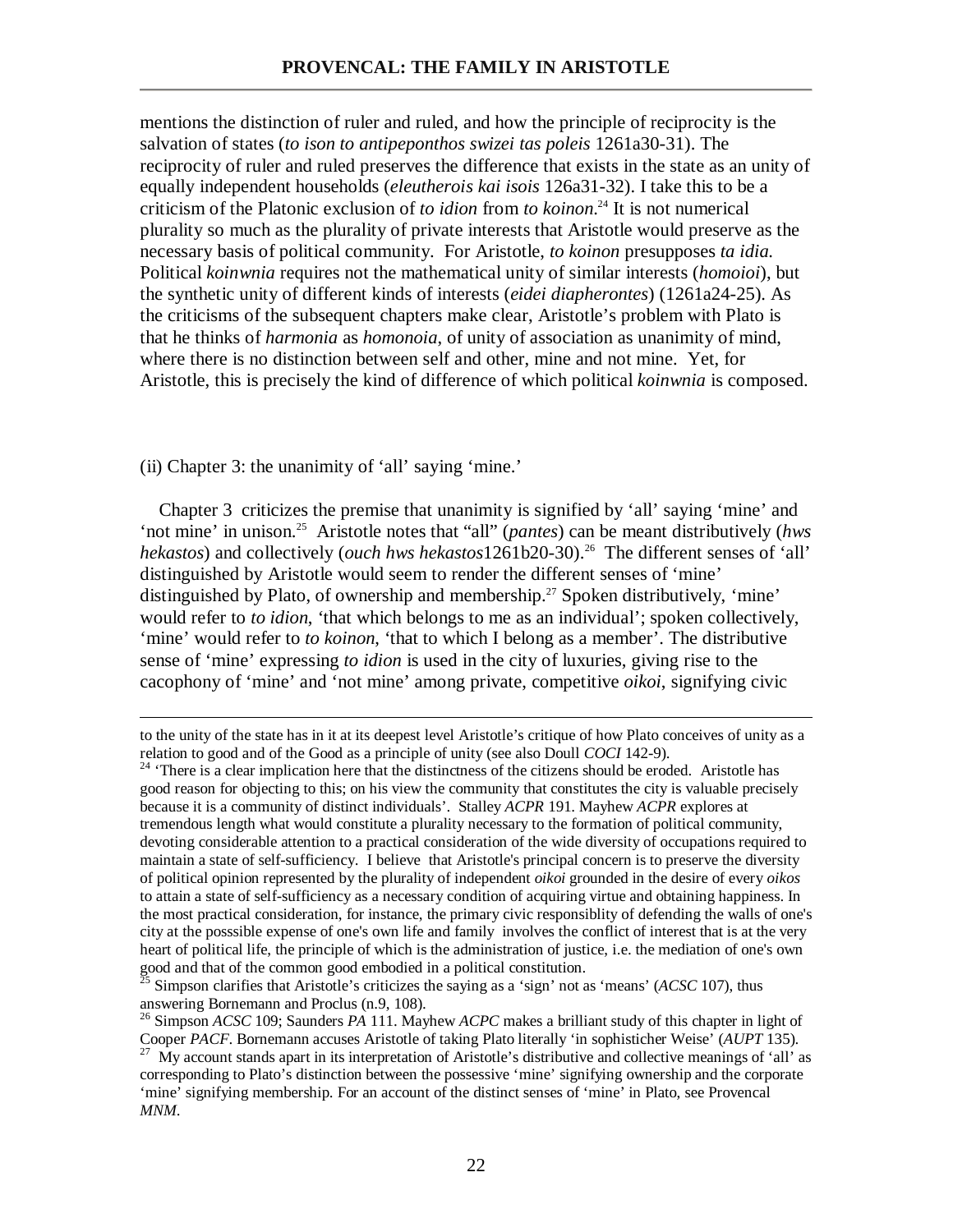strife. The collective sense of 'mine' expressing *to koinon* is used by the guardians in the 'city of the blessed', giving rise to the harmony of 'mine' and 'not mine' in the *koinwnia* of wives and children, signifying political unity. It would be better, though impossible, remarks Aristotle, for Plato to say that political unity would be signified by all saying 'mine' distributively, expressing individual agreement on *to idion*; for collective agreement on *to koinon* would not signify unanimity (*ouden homonoêtikon* 1261b31-32). It is a telling remark, drawing attention to a fundamental difference in their accounts of the origin of political life.

 Plato's account of the origin of political *koinwnia* generates the 'city of pigs', where private *oikoi* would co-exist peaceably, but do so by virtue of the hypothetical absence of *to idion*. The principle of the Arcadian state, which has not developed beyond the life of the *oikos*, is *to koinon*; *to idion* infects the *oikos* only from without, by the human impulse toward *pleonexia* that generates the need for government in the 'city of luxuries', which the *oikos* is helpless to contain and by which it is corrupted. Plato hypothesizes a prepolitical unity prior to the very plurality and division of private interests among *oikoi* out of which Aristotle generates the polis in *Politics* I. For Plato, the aim of government is to purge private interest, *to idion*, as far as possible from the unity of *to koinon*; for Aristotle, it is to reconcile private interests and to integrate them as far as possible into the unity of *to koinon*. But Aristotle's disagreement with Plato is itself a direct result of re-thinking Plato's concept of *to koinon*.

What does Aristotle really mean when he suggests that it would be better, though impossible, if 'all' individually agreed in saying 'mine', meaning 'what is my own'? 'What is my own' for Aristotle is not primarily a matter of ownership and autonomy, but of membership and responsibility. His preference for the distributive use of 'mine' suggests that he has found in Plato's contraries of *to koinon* and *to idion* a complementary sense of each in the other: *to idion* implies *to koinon*; *to koinon* requires *to idion*. His criticism of the collective use of 'mine' targets the aporia that arises from Plato's conception of *to koinon* as exclusive, rather than inclusive, of *to idion*. A *koinwnia* based solely on a collective sense of 'mine' would actually fail to produce in its members a sense of social responsibility, of moral obligation to others inherent to membership: "for that which is common to most happens to be of least concern" (1261b34). Social responsibility requires also a distributive sense of 'mine', since "people care especially about their own interests, much less about common concerns, except insofar as they coincide with the individual:" *twn gar idiwn malista phrontizousin, twn de koinwn hêtton ê hoson hekastwi epiballei* (1261b34-35). By 'their own interests,' *ta idia*, Aristotle must here mean 'that which is in our care and for which we are responsible.' Aristotle is not criticizing Plato's failure to recognize the modern liberal's right as an individual to property and autonomy.<sup>28</sup> Rather, he criticizes Plato's failure to recognize the impossibility of generating a sense of collective responsibility of 'all' toward 'all' except from a sense of individual responsibility of each toward his own. "Each citizen has a thousand sons and none are his own, but chances are that one is no more a son than another, so that all will mean little to him equally" (1261b38-1262a1). The problem with everyone having the same social obligation is that none will feel

<sup>28</sup> Gill *GT* 57; Irwin *ADPP* 216; 222-24; Nussbaum *SSPU* n.60 434; Miller *NJR*.309-331.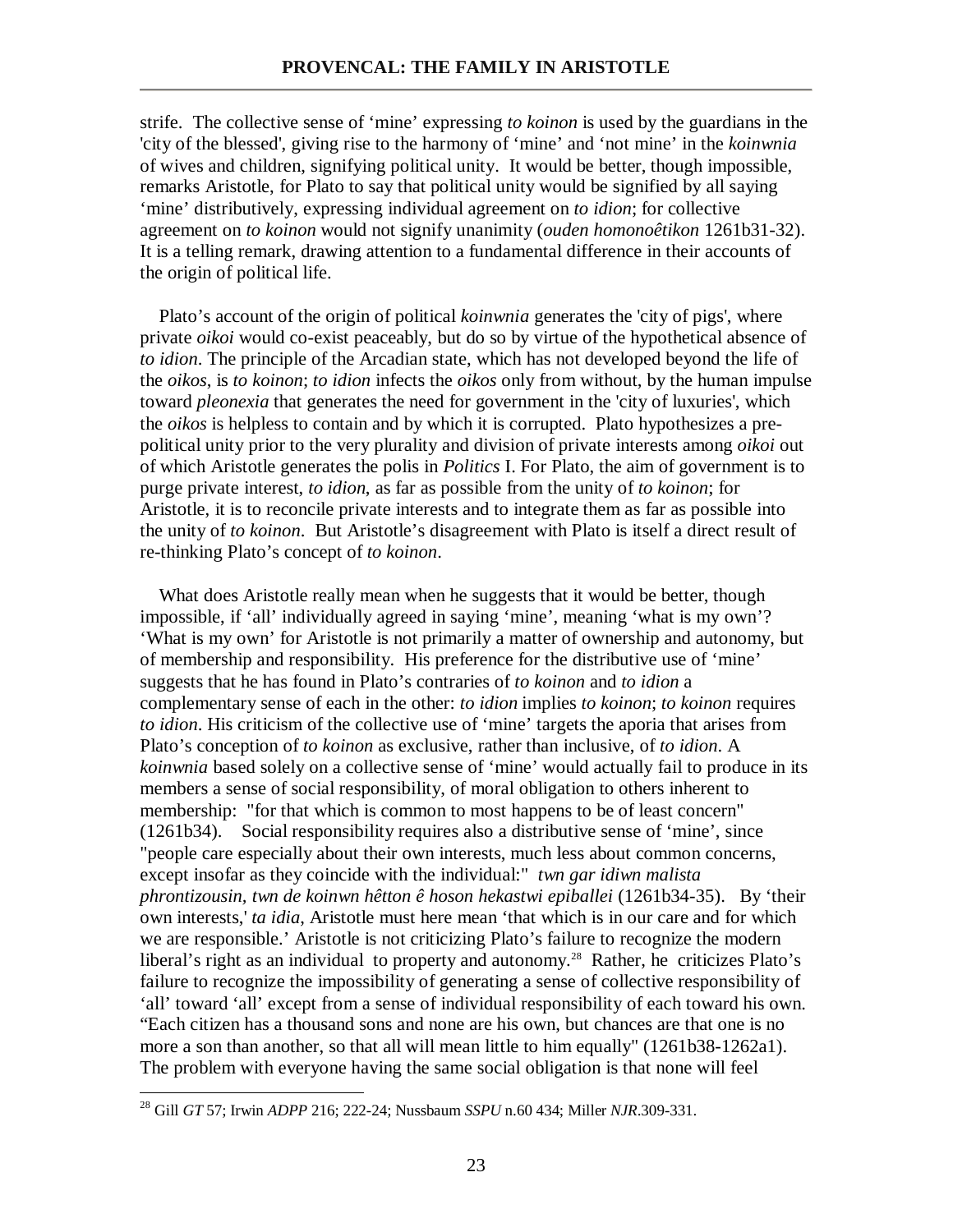individually obliged to fulfill it. It will not be the particular concern of anyone. The justification for building on *to idion* is that it is necessary for that very sense of moral obligation and social responsibility that Plato would attribute solely to *to koinon*. But, Aristotle argues, moral sensibility is a matter of feeling personally responsible toward others. Without *to idion*, it is impossible to generate the unity of *to koinon*. The problem with the *koinwnia* of wives of children is that it excludes the basis on which individuals normally feel a sense of obligation toward others:

for the same man one addresses as his son, another as his brother, and another as his cousin or as some other kinsman, a relation either by blood or by marriage, first as an in-law by his own marriage, or as an in-law by other marriages in his family, and in addition to these, another addresses him as member of the phratry, another as member of the tribe. For it is better to be someone's cousin (*idion anepsyion*), than anyone's son (1262a9-14).

(iii) Chapter 4: the *koinwnia* of wives and children.

<u>.</u>

 The criticism in Chapter 4 of the *koinwnia* of wives and children as a means of attaining unity in the state starts from common ground: the origin of moral responsibility in the family as a religious institution. The argument between Aristotle and Plato occurs within this Hellenic experience of the family as grounded, not in sex and race, but in religion. In this Hellenic tradition, ties of blood and affection, which might seem primary to some today as the basis of human relationships, were of little or no account in themselves, as the ancient Greek custom of infanticide attests. Ties of blood and affection were invested with significance only through religious rites and rituals such as the *amphidromia*. It is first on religious grounds, then, that Aristotle rejects Plato's translation of sanctity and morality from particular ties of blood and marriage to generic ties of kinship in the *koinwnia* of wives and children. But Aristotle is no mere conservative defender of religious tradition.<sup>29</sup> What he upholds in the sanctity of bloodties is the preservation of the private and particular as essential to the full development of *koinwnia*. The severance of particular ties would only produce moral apathy, a diluted sense of fellowship (1262b17-22). For Aristotle, it is only insofar as *to idion* and *to koinon* stand in a complementary relation to one another in the family that individuals

<sup>&</sup>lt;sup>29</sup> "*Pace* Mayhew *et. al.* "I do not think Aristotle believes the holy (in the religious sense) is a legitimate moral concept. He believes, however, that most citizens do; and he believes the fact that they do, combined with the communism of women and children of the *Republic* would diminish the unity of the city." *ACPR* 65. His solution to the problems he percieves in attributing religious piety to Aristotle is just as problematic. That incest was not regarded as an act of religious impiety by Aristotle seems incredible and goes against the obvious sense of his criticism of Plato. Plato himself was thoroughly skeptical about traditional piety, yet he preserved the virtue of peity in a purified form as the form of justice that governed the relationship between the human and divine, as one can gather from the *Euthyphro* and *Republic* V. That the family was primarily a religious rather than natural institution was the sound and influential teaching of Fustel de Coulanges, *The Ancient City*. For evidence of the view that ordinarily all forms of *koinwnia* were principally religious see Bremmer *GR*; Burkert *GR*; Lacey *FCG*; Pantel and Zaidman *RAGC.* For the domestic religious ritual of *amphidromia*, see Golden *CCCA* 101-104; 143.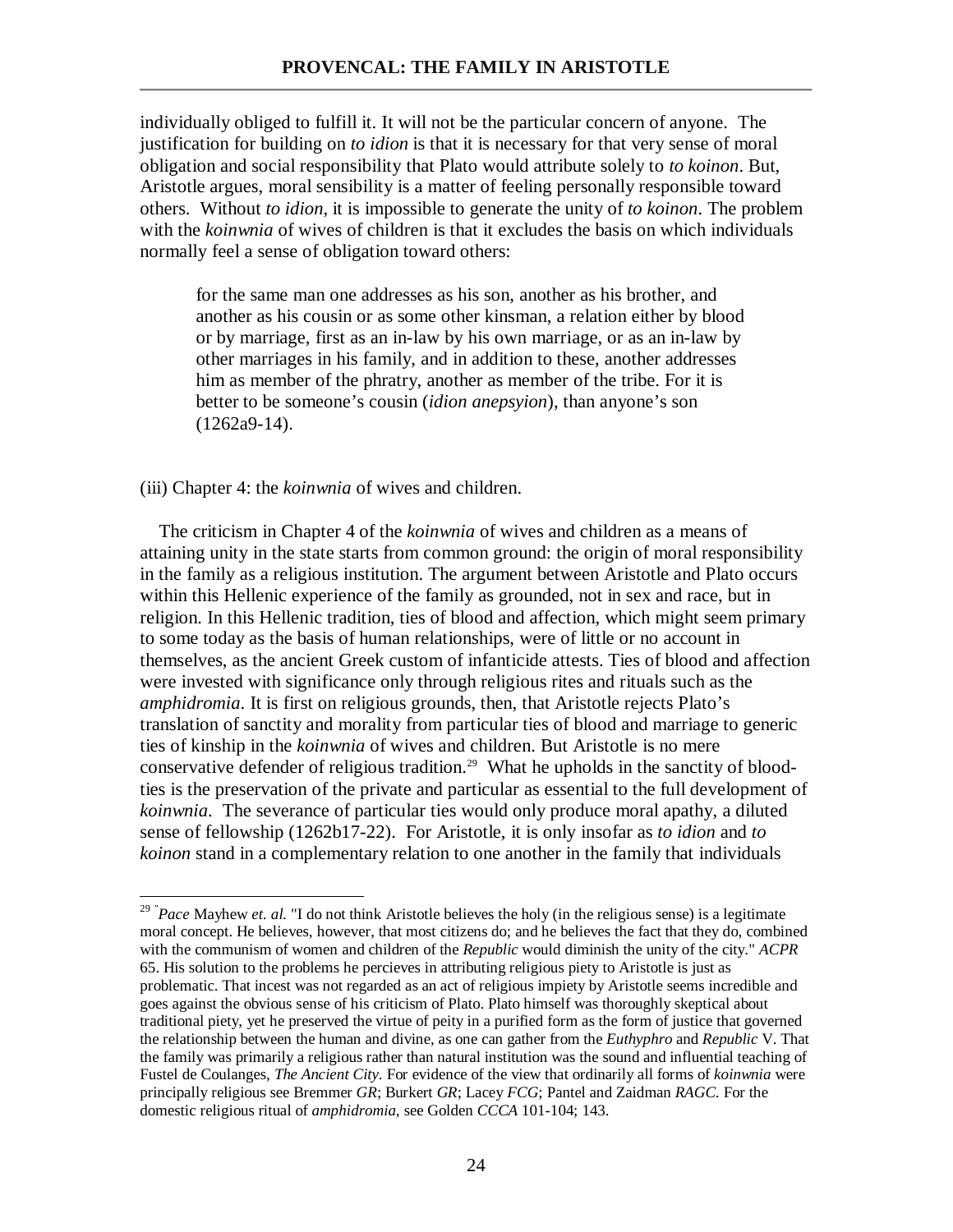develop their moral sense of obligation to others, their sense of membership and *koinwnia*. 'For there are two principles, which especially cause people to love and feel concern – *to te idion kai to agapêton* (1262b22-23)'. So we come to Aristotle's deepest reflection on the error of Plato's argument, his failure to grasp the true nature of the love of one's own.<sup>30</sup>

## (iv) Chapter 5: the abolition of private property.

-

 Aristotle's criticism of the abolition of private property in Chapter 5 addresses Plato's attempt to eradicate *to idion*, the love of one's own, in the sense of ownership and selfishness. By doing so, Aristotle argues, he would also eradicate the very principle of moral and social responsibility: the love of self that is fundamental to the love of other.<sup>31</sup>

 It is not the right of ownership that Aristotle defends; rather, private property is defended as necessary to the development of individual moral virtue, which is necessary to the well-being of the state.<sup>32</sup> 'In a certain way, property should be common (*koinas*), but in general, private (*idias*). For where the responsibilities are distributed, people will not make accusations against each other, but will more freely give of themselves, as the steady concern of each for what is their own (*hws pros idion hekastou prosedreuontos*). But for the sake of virtue, property shall be, in respect of its use, the proverbial "common things of friends" ' (1263a26-30).

<sup>&</sup>lt;sup>30</sup> Cf. Mayhew *ACPC* 237-8. Pol 1262b22-4 has received considerable attention in light of Aristotle's account of civic friendship in EN . Mayhew (*ACPC* 239) here has Cooper in mind. Cooper contends that Aristotle criticizes Plato for believing that the 'only effective civic friendship…will be one resulting from the extension to the whole ruling group of just those family ties which in other, historical, cities serve to compromise it' (n.15 *PACV* 233; cf. Mayhew, n.13 *ACPC* 237). From *Pol* 1280 b 36-38, Cooper extracts what he takes to be Aristotle's own view of how the family forms the psychological basis of civic friendship. 'The members of my family are my people, and any good enjoyed by any of them is shared in also by me, because as members of a family what affects them affects the family, and I too am a member of that. Civic friendship is just an extension to a whole city of the kinds of psychological bonds that tie together a family and make possible this immediate participation by each family-member in the good of the others. Civic friendship makes the citizens in some important respects like a large extended family…' (*PACV* 236). Annas criticizes this view of civic friendship as a psychological extension of familial ties as too Platonic for Aristotle (*CJC* 244). Irwin, however, argues that civic friendship must at least proximate personal friendship (*GPA* 88, 91, 93, 95; *ADPP* 224). Debilitating this discussion is the common assumption that family ties are viewed by Plato and Aristotle as biological (Mayhew n.14 *ACPC* 237; Cooper n.15 *PACV* 233; Annas *CJC* 244), which neglects evidence that Plato and Aristotle view them as ordinarily religious and essentially spiritual. Cooper actually derives his definition of civic friendship from Pol 1280 b 36-38, which lists 'connections by marriage, brotherhoods, religious festivals….' (*PACV* 232; cited by Annas *CJC* 242, 244). One might ask on what basis might ties of blood and marriage be united with religious and business partnerships? Despite this oversight, Cooper's account of civic friendship in Aristotle articulates a spiritual (i.e. moral and psychological) sense of domestic and civic ties that is close to how family ties are viewed by Plato and Aristotle (see also Irwin *ADPP* 220).

<sup>31</sup> Irwin *ADPP* 224, GPA 91; Salomon *CBAP* 187; Saunders *AP* 119; Saxonhouse *FPU* 215; Stalley *ACPR* 195.

<sup>&</sup>lt;sup>32</sup> Miller's consideration of whether 'property rights' in a Lockean liberal sense can be found in Aristotle's concept of private propety involves the observation that "He is not defending a system of unqualified privatization." *NJR* 321.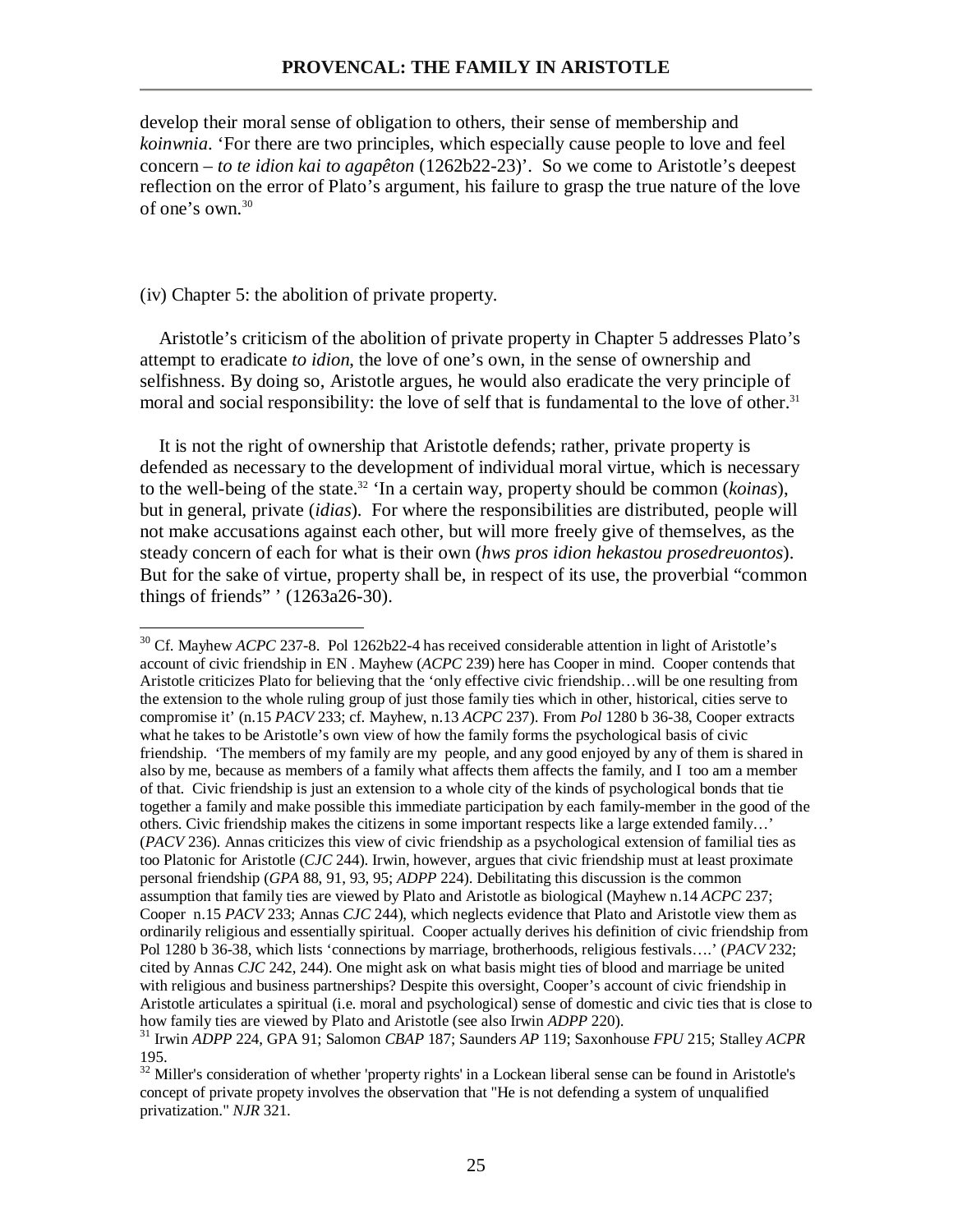Aristotle's defense of private property and the love of one's own is not as the basis of an independent individuality, but as the basis of personal responsibility towards one's self and others. The love of one's own originates in the love of self. As we know from the *Ethics* (IX 4-9), self-love is the root of moral relations, beginning with one's own obligation to one's self, to will what is good for one's self, for one's own sake.<sup>33</sup> The moral sense of responsibility toward 'my own' arises precisely from this primary relation to one's self as one's own other. *To idion* is primarily the principle of self-relation, a relationship inherently moral and social, and the very basis of morality and sociability. *To idion* is really the simplest and most primary form of *to koinon*, and as such is the very basis of community, *koinwnia*. All forms of *koinwnia* spring from this self-obligation to seek self-fulfillment in the good life, which is a life of doing good to others.

Moreover, to regard a thing as one's own (*idion*) makes all the difference in one's enjoyment of it; for not without reason does each self love itself (*tên pros hauton autos echei philian hekastos*), but this is natural (*phusikon*) …. Even more, the greatest pleasure lies in the act of lending a hand or doing good to friends, strangers or companions, which occurs when property is private (*idia*). But these do not go along with making the *polis* too much of a unity (1263a40-1263b7).

 The source of the evils which Plato would purge from the polis by the abolition of private life would be better treated by the education of private individuals. For while the proper love of self creates community, the improper love of self destroys it (*to mallon ê dei philein* 1263b2-5; *dia tên mochthrian* 1263b22).

### **Conclusion**

 Aristotle had already learned from Plato that the family was essentially a form of community grounded in the human capacity for rational virtue rather than a natural association grounded in the immediacy of sexual instinct and biological blood-ties. His disagreement with Plato had to do with the relationship between the principle of unity and that which it unified. For Plato, the principle of unity, the good, lies outside that which it unifies, in such a way that it requires that individuals and private households seek to transcend their particularity in order to participate in the universality of a higher good. For Aristotle, the good is present in human nature in such a way as to give rise to a natural impulse (*hormê*) to form associations that are at first grounded in the immediacy of natural desire (*orexia*) and necessity (*anagkê*), so that it can be said that the family exists by nature (*phusis*). But a closer examination of the generation of the *oikos* (and the presence of the 'transivity of naturalness') brings to light that its natural principle is not such as to reside in the externality and expediency of sexuality and slavery, but in the ethical friendship of husband wife. As such, it should be clear that, while the *oikos* (and thus the *polis*) must originate in natural necessity, that is not its moving principle. The moving principle in both *oikos* and *polis* is the Platonic good, but that as present in, rather

<sup>&</sup>lt;sup>333333</sup> Two recent studies from SUNY on Aristotle's philosophy of personal and political friendship are Stern-Gillet *APFI* and Schollmeier *APPF*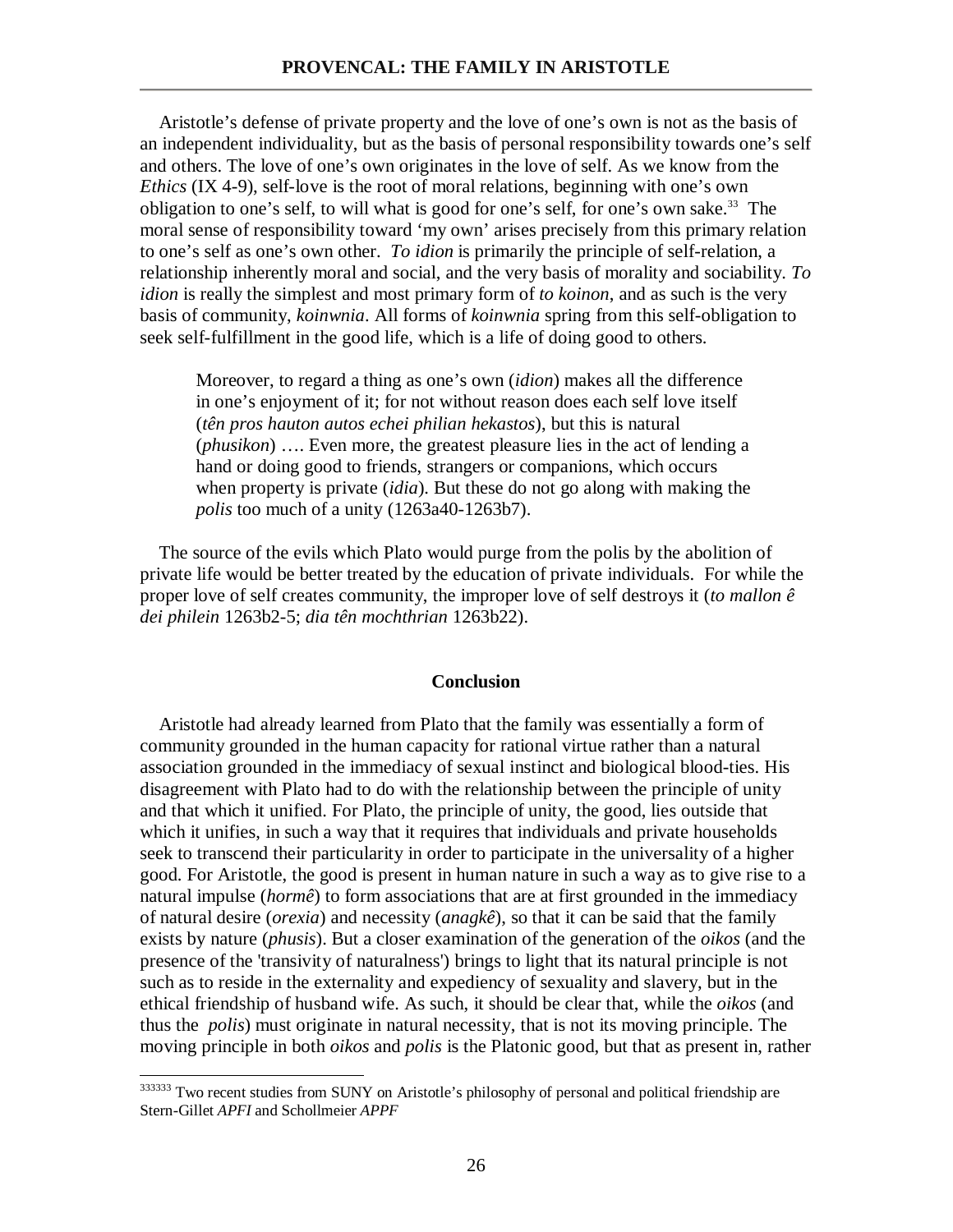than to, the institutions themselves. The Platonic good is present in the Aristotelian family and political community in the form of the cultivation and enjoyment of goodness or excellence, by way of virtuous friendships that obtain happiness in the life of the state, family and the individual. The natural impulse to form ethical associations lies within the nature of the human soul as essentially rational in its powers of self-actualisation. As such, the family is essentially a spiritual institution, having for its true end the realisation of the ethical life of virtue and happiness. The Aristotelian family, then, is closer to the Homeric *oikos* of Odysseus and Penelope and the classical *oikos* of Sophocles' *Antigone* founded in religious peity and ancestral cult than the degenerate materialist *oikoi* censured in both the Platonic and Aristotelian accounts of family and private property.

Acadia University

# .**Bibliography**

Adam, J. *The Republic of Plato*. 1902; 2nd ed. rev. D. A. Rees. Cambridge 1965. Annas, J. *An Introduction to Plato's Republic*. Oxford 1981. \_\_\_\_\_ 'Comments on J. Cooper' in Patzig 242-248. Barker, E. B. *Greek Political Theory.* London 1970. Barnes, J. Ed. *The Cambridge Companion to Aristotle.* Cambridge 1995. Benardete, S. *Socrates Second Sailing*. Chicago 1989. Bloom, A. *The Republic of Plato*. New York 1968. Blundell, S. *Women in Ancient Greece.* Cambridge 1995. Booth, P. and Finette, L. Eds. *Cahiers des études anciennes*, 34. Université du Québec à Trois-Rivières 1998. Booth, W. J. 'Politics and the household. A commentary on Aristotle's *Politics* Book One', *History of Political Thought*, 2, 2, 1981, 203-226. Bornemann, E. 'Aristoteles' Urteil über Platons politische Theorie', *Philologus* 79, 1923, 113-58. Bremmer, J. *Greek Religion*. Oxford 1994. Burkert, W. *Greek Religion.* Trans. J. Raffan. Cambridge 1985. Burnet, J. *Platonis Res Publica*. Oxford1902. Bywater, I. *Aristotelis Ethica Nicomachea* Oxford 1894; rep. 1970. Cooper, J. M. 'Political animals and civic friendship' in Patzig, 221-41. \_\_\_\_\_ . "Aristotle on Friendship" in Rorty 301-340. de Coulanges, Fustel. *The Ancient City*. Trans. W. Small. Boston 1866. Doull, J. 'Hegel's critique of Hellenic virtue', *Dionysius* 9, 1985, 3-17. \_\_\_\_\_ .'The Christian origin of contemporary institutions', *Dionysius* 6, 1982, 111-65. Dreizehnter, A. *Aristoteles' Politik.* Studia et Testimonia Antiqua VII. Munich 1970. Festugière, A. J. *Proclus Commentaire sur la Republique*. Paris 1970. Fantham, E., Foley, H.P., Kampen, N. B., Pomeroy, S. A., Shapiro, H.A. *Women in the Classical World Images and Text*. New York 1994. Gill, C. *Greek Thought.* Greece and Rome. New Surveys in the Classics, 25. Oxford 1995. Golden, M. *Children and Childhood in Classical Athens*. Baltimore 1990. Grube, G. M. A. *Plato's Thought.* Boston 1966.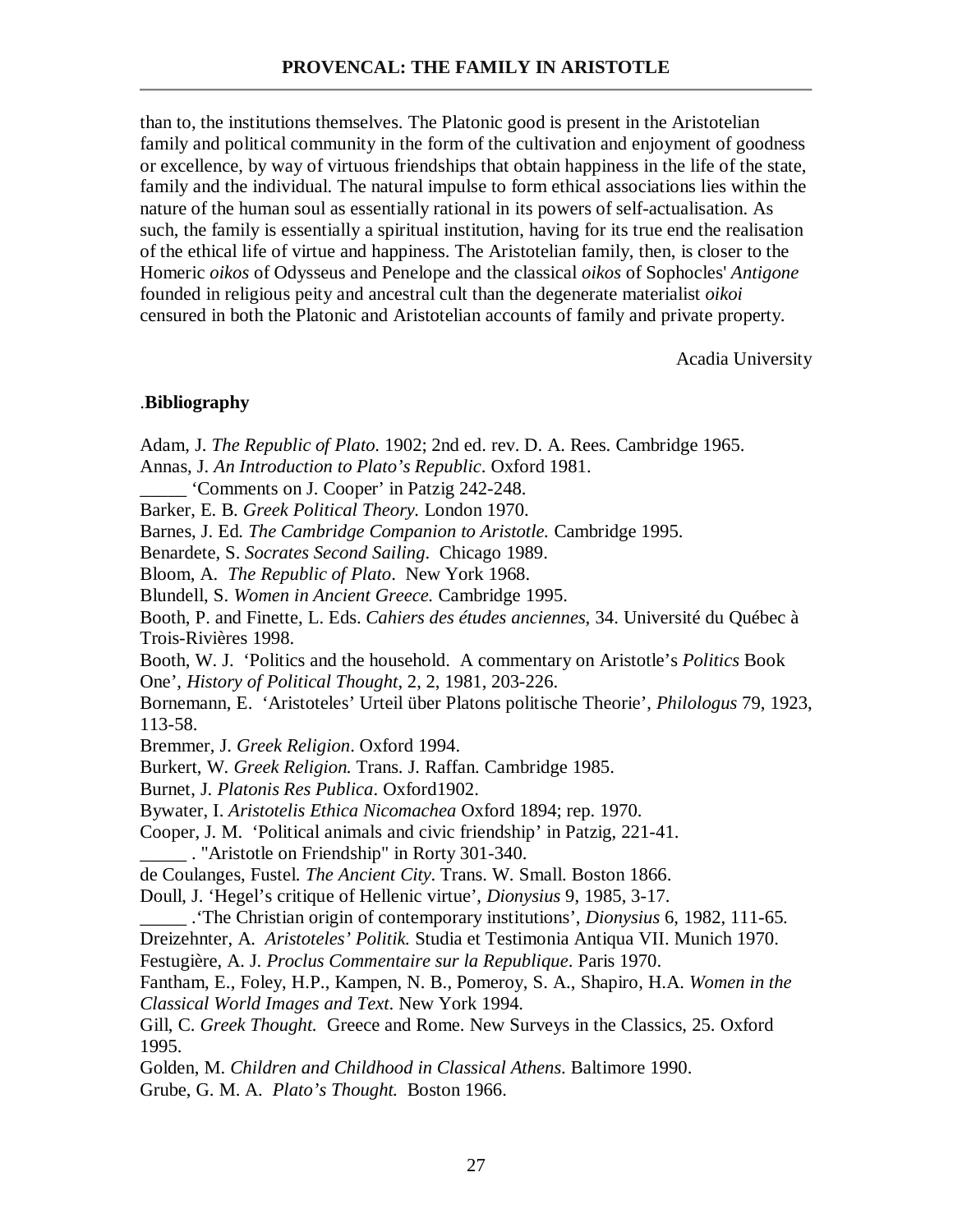\_\_\_\_\_\_. *Plato Five Dialogues*. Indianapolis 1981.

Halliwell, S. *Plato: Republic 5*. Warminster 1993.

Irwin, T. H. 'Aristotle's defense of private property' in Keyt and Miller 200-25.

\_\_\_\_\_ 'The good of political activity' in Patzig 73-98.

Jowett, B. *The Politics of Aristotle, 2*. Oxford 1885.

\_\_\_\_\_\_ ."Politica" in McKeon 1113-1316.

Keyt, D. and Miller, F. D. Eds., *A Companion to Aristotle's Politics*. Oxford 1991.

Kraut. R. Ed.*The Cambridge Companion to Plato*. Cambridge 1992.

Kroll, G. Ed. *Procli Diadochi: in Platonis Rem Publicam commentarii.* Amsterdam 1965.

Lacey, W. K. *The Family in Classical Greece*. Ithaca 1968.

Lee, H. P. D. *Plato. The Republic.* London 1988.

MacIntyre, Alisdair. *After Virtue*, 2nd ed. Notre Dame 1984.

Mayhew, R. 'Aristotle's criticism of Plato's communism of women and children', *Apeiron* 29, 2, 1996, 231-48.

\_\_\_\_\_\_ . *Aristotle's Criticism of Plato's Republic*.New York 1999.

McKeon, R. *Basic Works of Aristotle*. New York 1941.

Morgan, M. M. 'Plato and Greek Religion' in Kraut.

Mulgan, R. G. *Aristotle's Political Theory*. Oxford 1977.

Murphy, N. R. *The Interpretation of Plato's Republic*. Oxford 1951.

Nettleship, R. L. *Lectures on the Republic of Plato.* London 1897.

Newman, W. L. *The Politics of Aristotle*, 2. Oxford 1897; rep. in *Philosophy of Plato and Aristotle*, ed. G. Vlastos. New York 1973.

Nussbaum, M. C. 'Shame, separateness, and political unity: Aristotle's criticism of Plato' in Rorty 395-435.

Pantel, P. S. and Zaidman, L. B. *Religion in the Ancient Greek City.* Trans. P. Cartledge. Cambridge 1992.

Patzig, G. Ed. *Aristoteles' "Politik". Akten des XI. Symposium Aristotelicum.* Gottingen 1987

Provencal, V. 'Writing the large letter small: the analogy of state and individual at *Republic* V 462c-d', *Apeiron*, 30, 2, 1997, 73-88.

 \_\_\_\_\_ ' "Mine" and "not mine": Plato's view of the family in the Republic', in Booth and Finette 113-119.

Rorty, A. O. Ed., *Essays on Aristotle's Ethics.* Berkeley 1980

Ross, W. D. "*Ethica Nicomachea"* in McKeon 927-1112.

Salomon, M. 'La communaute des biens chez Aristote et chez Platon', *Archives de* 

*Philosophie du Droit et de Sociologie Juridique*, 9, 1939, 177-95.

Saunders, T. J. *Aristotle Politics Books I and II*. Oxford 1995.

Saxonhouse, A. W. *Fear of Diversity.* Chicago 1992.

\_\_\_\_\_ 'Family, Polity and Unity: Aristotle on Socrates' Community of Wives', *Polity* 15, 1982/3, 202-19.

\_\_\_\_\_ *Women in the History of Political Thought*. New York 1985. Schollmeier, P. *Other Selves: Aristotle on Personal and Political Friendship*. Albany,

N.Y. 1994.

Simpson, P. 'Aristotle's criticisms of Socrates' communism of wives and children', *Apeiron* 24, 2, 1991, 99-113.